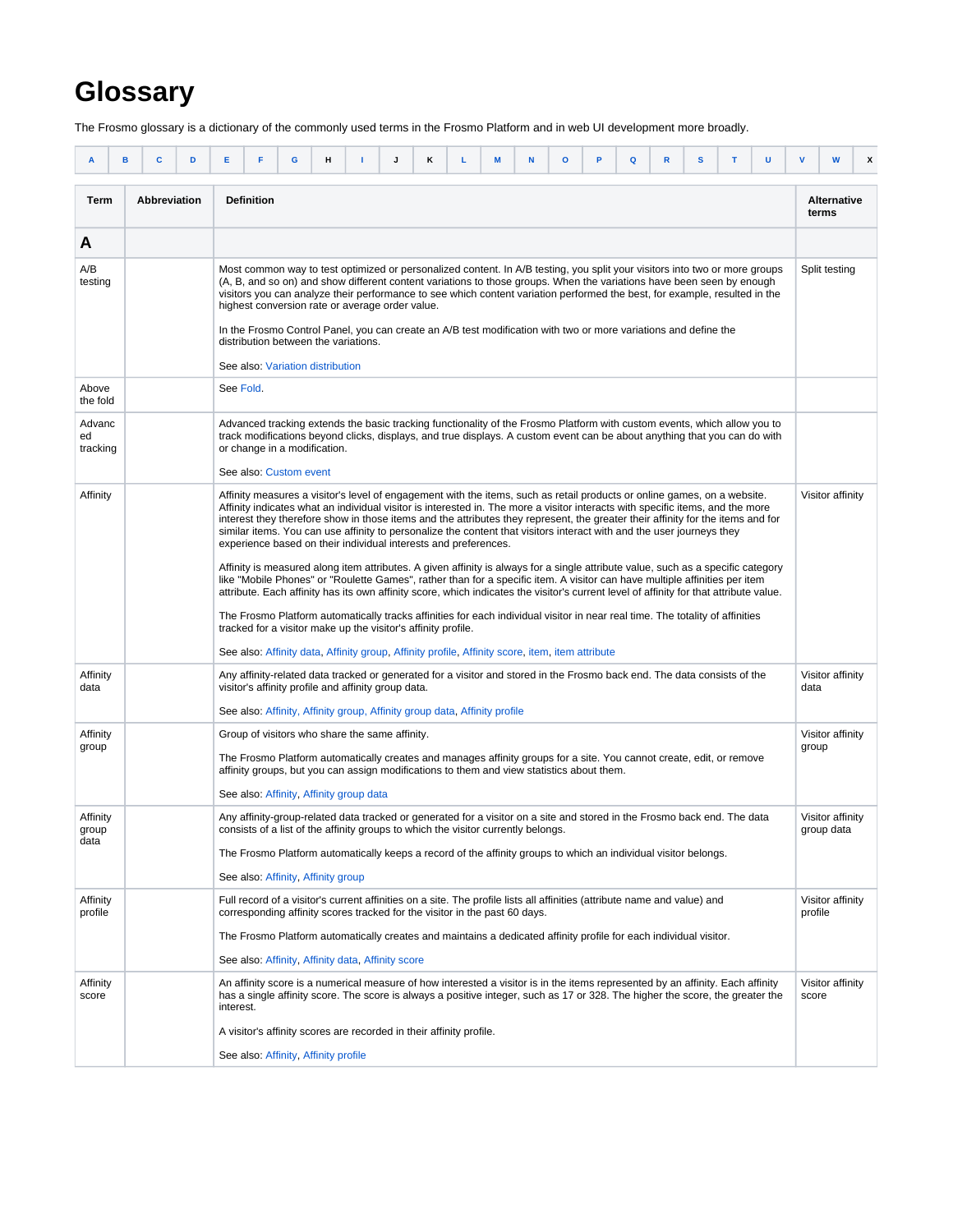<span id="page-1-5"></span><span id="page-1-4"></span><span id="page-1-3"></span><span id="page-1-2"></span><span id="page-1-1"></span><span id="page-1-0"></span>

| Annotati<br>on                                   |              | Annotations are dated notes associated with a site and shown in timeline-based statistics views. You can add an<br>annotation to a specific calendar date to easily detect whether there has been a change in your site statistics during or<br>after that date.                                                                                                                                                                                                                                                                                                                                                                                                                                                                                                       |                       |
|--------------------------------------------------|--------------|------------------------------------------------------------------------------------------------------------------------------------------------------------------------------------------------------------------------------------------------------------------------------------------------------------------------------------------------------------------------------------------------------------------------------------------------------------------------------------------------------------------------------------------------------------------------------------------------------------------------------------------------------------------------------------------------------------------------------------------------------------------------|-----------------------|
|                                                  |              | For example, you can create an annotation for a day you launch a new feature on your site. Later, you can easily view<br>how the launch has affected the traffic, visitor retention, conversions for your site, or the performance of a specific<br>modification.                                                                                                                                                                                                                                                                                                                                                                                                                                                                                                      |                       |
| Average<br>conversi<br>ons per<br>unique<br>user | <b>ACPUU</b> | Average number of conversions completed during a specified period of time by all unique visitors on your site.<br>See also: Unique visitor                                                                                                                                                                                                                                                                                                                                                                                                                                                                                                                                                                                                                             |                       |
| Average<br>conversi<br>ons per<br>paying<br>user | <b>ACPPU</b> | Average number of conversions completed during a specified period of time by visitors that complete a conversion on your<br>site.                                                                                                                                                                                                                                                                                                                                                                                                                                                                                                                                                                                                                                      |                       |
| Average<br>order<br>value                        | <b>AOV</b>   | Average order value is, as the name suggests, the total revenue from orders divided by the number of orders. It is an<br>important metric for online businesses to understand their customers' buying habits in order to optimize them.<br>At Frosmo, average order value is commonly used for measuring the impact of product recommendations, such as the<br>upsell or cross-sell they generate.                                                                                                                                                                                                                                                                                                                                                                     |                       |
| Average<br>revenue<br>per<br>paying<br>user      | ARPPU        | Average revenue brought by converted visitors during a specified period of time.                                                                                                                                                                                                                                                                                                                                                                                                                                                                                                                                                                                                                                                                                       |                       |
| Average<br>revenue<br>per<br>unique<br>user      | ARPUU        | Average revenue brought by all unique visitors on your site during a specified period of time.<br>See also: Unique visitor                                                                                                                                                                                                                                                                                                                                                                                                                                                                                                                                                                                                                                             |                       |
| B                                                |              |                                                                                                                                                                                                                                                                                                                                                                                                                                                                                                                                                                                                                                                                                                                                                                        |                       |
| Back<br>end                                      |              | Back-end (or server-side) systems consist of databases, data processing components, and other server infrastructures<br>that handle operations not directly visible to website visitors. An important function of the back-end system is to launch<br>programs and operations in response to front-end system requests.<br>See also: Front end                                                                                                                                                                                                                                                                                                                                                                                                                         | Server-side<br>system |
| <b>Below</b>                                     |              | See Fold.                                                                                                                                                                                                                                                                                                                                                                                                                                                                                                                                                                                                                                                                                                                                                              |                       |
| the fold                                         |              |                                                                                                                                                                                                                                                                                                                                                                                                                                                                                                                                                                                                                                                                                                                                                                        |                       |
| C                                                |              |                                                                                                                                                                                                                                                                                                                                                                                                                                                                                                                                                                                                                                                                                                                                                                        |                       |
| Call to<br>action                                | <b>CTA</b>   | In web design and online marketing, a call to action is a visual element, such as a banner, button, or link, prompting the<br>visitor to take some action (normally by clicking the element). The purpose of inviting a response from the visitor is to<br>create leads and attract the visitor to enter the conversion funnel.                                                                                                                                                                                                                                                                                                                                                                                                                                        |                       |
| Case                                             |              | Use case of a modification, which you select when you create the modification. The case primarily determines the number<br>of variations the modification can have and, if the modification has multiple variations, how the variation distribution is<br>defined.<br>You can select from the following cases:                                                                                                                                                                                                                                                                                                                                                                                                                                                         |                       |
|                                                  |              | • A/B test: Create a modification for comparing two or more variations against each other to determine which one<br>performs the best. You define the variation distribution manually.<br>• Multi-armed bandit: Create a multi-variation modification that automatically and continuously adjusts the variation<br>distribution based on how well the individual variations perform over time. You define how to measure the<br>performance and select the multi-armed bandit algorithm used by the modification.<br>• Personalization: Create a single piece of content that you customize for a specific target audience. The modification<br>has one variation, which is pre-created with the modification. You can modify the variation, but you cannot remove it. |                       |
|                                                  |              | See also: A/B test, Modification, Multi-armed bandit, Personalization, Variation distribution                                                                                                                                                                                                                                                                                                                                                                                                                                                                                                                                                                                                                                                                          |                       |
| Click                                            |              | In the Frosmo context, a modification gets a click if the visitor has clicked a part of the modification for which clicks are<br>tracked, such as a button, link, or any element with the class frosmo-click. If the modification has no clickable parts, it<br>cannot get a click. A click is also automatically registered as a true display.<br>See also: True display                                                                                                                                                                                                                                                                                                                                                                                              |                       |
| Click-<br>through<br>rate                        | <b>CTR</b>   | The ratio of clicks to displays or true displays that the modification gets. The Frosmo Platform tracks CTR separately for<br>displays and true displays.<br>See also: Click, Display, True display                                                                                                                                                                                                                                                                                                                                                                                                                                                                                                                                                                    |                       |
| Compa                                            |              | In the Frosmo Platform, a company typically represents a customer or partner account.                                                                                                                                                                                                                                                                                                                                                                                                                                                                                                                                                                                                                                                                                  |                       |
| ny                                               |              | A company can have one or more sites. The settings of company affect all sites of that company. In the Frosmo Control<br>Panel, a user who has access to a company automatically has access to all sites of the company.                                                                                                                                                                                                                                                                                                                                                                                                                                                                                                                                               |                       |
|                                                  |              | See also: Site, User                                                                                                                                                                                                                                                                                                                                                                                                                                                                                                                                                                                                                                                                                                                                                   |                       |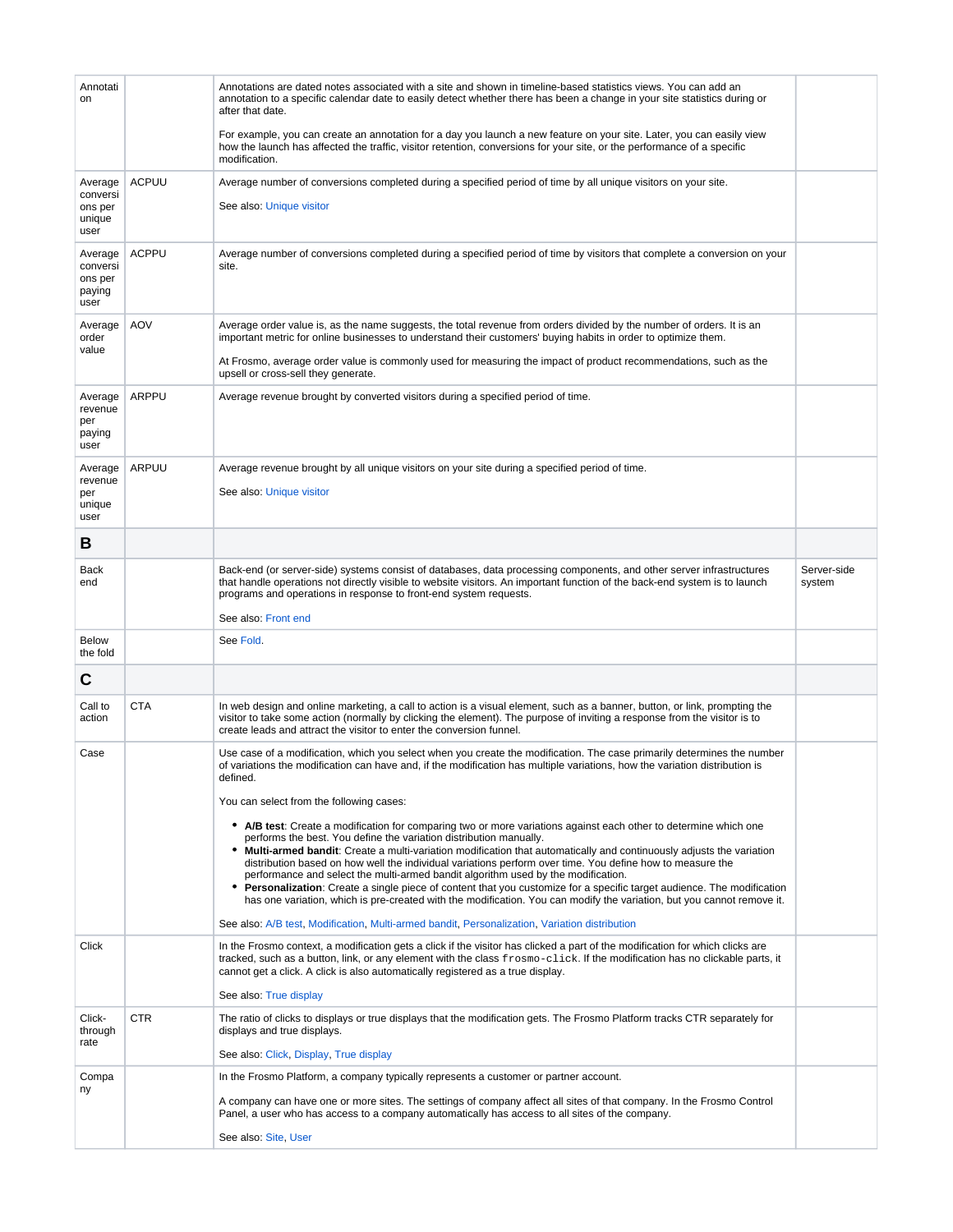<span id="page-2-5"></span><span id="page-2-4"></span><span id="page-2-3"></span><span id="page-2-2"></span><span id="page-2-1"></span><span id="page-2-0"></span>

| Compa<br>ny user                        |           | A Frosmo Control Panel user with the "User" role. Company users are employees of Frosmo's customers, as opposed to<br>Frosmo users, who are Frosmo employees.                                                                                                                                                                                                                                                                                                                                                                               |                            |
|-----------------------------------------|-----------|---------------------------------------------------------------------------------------------------------------------------------------------------------------------------------------------------------------------------------------------------------------------------------------------------------------------------------------------------------------------------------------------------------------------------------------------------------------------------------------------------------------------------------------------|----------------------------|
|                                         |           | See also: Frosmo user                                                                                                                                                                                                                                                                                                                                                                                                                                                                                                                       |                            |
| Compar<br>ison<br>group                 |           | In the Frosmo context, visitors who see the original content of a web page instead of modifications. The comparison group<br>allows you to monitor modification performance as compared to your original content.                                                                                                                                                                                                                                                                                                                           |                            |
|                                         |           | The Frosmo Platform automatically divides all visitors entering a site into two groups (A and B). If the comparison group is<br>enabled for a modification, 10% of visitors (group B) do not see the modification, while the remaining 90% of visitors do<br>(group A). If the comparison group is disabled for a modification, all visitors see the modification (groups A + B). Once a<br>visitor is included in the comparison group, that visitor will not see any modifications on the site that have the comparison<br>group enabled. |                            |
|                                         |           | See also: Modification                                                                                                                                                                                                                                                                                                                                                                                                                                                                                                                      |                            |
| Content<br>delivery<br>network          | CDN       | Network of global servers connected to each other and used to store and deliver web content, such as images, videos,<br>style sheets, and JavaScript files. When a visitor browses a website, the content of the site is delivered by the CDN server<br>with the fastest access to the visitor's location, decreasing page load time.                                                                                                                                                                                                       |                            |
|                                         |           | The Frosmo Platform uses highly reliable third-party CDNs to deliver the Frosmo JavaScript library and Frosmo-specific<br>media files used on websites.                                                                                                                                                                                                                                                                                                                                                                                     |                            |
| Content<br>preloadi                     |           | Content preloading enables loading modification content in the browser as a part of the custom script, which decreases<br>the delay in displaying the modification (the flickering effect).                                                                                                                                                                                                                                                                                                                                                 |                            |
| ng                                      |           | Content preloading has some limitations, however:                                                                                                                                                                                                                                                                                                                                                                                                                                                                                           |                            |
|                                         |           | • You can't use most of the advanced modification settings.<br>• If there are several modifications using content preloading on the same site, loading the custom script will be slower.<br>• Since the modification is cached in the browser, the risk of the visitors seeing outdated content increases.                                                                                                                                                                                                                                  |                            |
|                                         |           | You can enable content preloading in the advanced modification settings.                                                                                                                                                                                                                                                                                                                                                                                                                                                                    |                            |
| Context                                 |           | In the Frosmo Platform, a context refers to visitor-specific data stored in the browser's local storage, including:                                                                                                                                                                                                                                                                                                                                                                                                                         |                            |
|                                         |           | • User ID<br>• Segmentation data<br>• Custom data, if defined                                                                                                                                                                                                                                                                                                                                                                                                                                                                               |                            |
|                                         |           | The local storage enables storing visitor data without having to send it to back end. Depending on the website, the Frosmo<br>JavaScript library can use either the site's default, origin-specific local storage or, if the data needs to be shared between<br>multiple origins, a cross-origin local storage implemented using an inline frame (iframe), also known as a shared context.                                                                                                                                                  |                            |
|                                         |           | See also: Local storage, Origin, Shared context                                                                                                                                                                                                                                                                                                                                                                                                                                                                                             |                            |
| Convers<br>ion                          |           | A conversion is an action you want your website visitors to take, such as purchasing a product, launching a game, signing<br>up for a newsletter, or watching a video. You can define a conversion to be basically any variable in visitor behavior that<br>you want to measure. What exactly you want to define as a conversion depends on your business goals.                                                                                                                                                                            |                            |
|                                         |           | See also: Transaction                                                                                                                                                                                                                                                                                                                                                                                                                                                                                                                       |                            |
| Convers<br>ion data                     |           | Conversion information collected from a site through conversion tracking. In the Frosmo Platform, the data for a<br>conversion includes an ID, type, monetary or other value, and description.                                                                                                                                                                                                                                                                                                                                              |                            |
|                                         |           | See also: Data layer                                                                                                                                                                                                                                                                                                                                                                                                                                                                                                                        |                            |
| Convers<br>ion<br>definition            |           | A conversion definition describes a single conversion to be tracked on a site. Conversion definitions are an alternative to<br>data layer events for setting up conversion tracking for a site.                                                                                                                                                                                                                                                                                                                                             |                            |
|                                         |           | Conversion definitions are based on triggers, which allow you to detect a particular event, such as a click, on a web page<br>and take a predefined action based on that event. The trigger for a conversion definition, therefore, represents the visitor<br>action (event) that you want to track as a conversion on the site.                                                                                                                                                                                                            |                            |
|                                         |           | You create and manage conversion definitions in the Frosmo Control Panel.                                                                                                                                                                                                                                                                                                                                                                                                                                                                   |                            |
|                                         |           | See also: Conversion, Conversion tracking                                                                                                                                                                                                                                                                                                                                                                                                                                                                                                   |                            |
| Convers<br>ion rate                     | <b>CR</b> | Percentage of all visitors that actually make a conversion. The conversion rate is calculate using the following formula:                                                                                                                                                                                                                                                                                                                                                                                                                   |                            |
|                                         |           | (conversions / unique visitors) x 100                                                                                                                                                                                                                                                                                                                                                                                                                                                                                                       |                            |
|                                         |           | The conversion rate is constantly fluctuating due to seasonal changes, marketing campaigns, and sales.                                                                                                                                                                                                                                                                                                                                                                                                                                      |                            |
| Convers<br>ion rate<br>optimiza<br>tion | CRO       | Approach for improving the performance of a website by increasing the proportion of visitors that complete a conversion.<br>Optimization is based on systematically testing different versions of content or process.                                                                                                                                                                                                                                                                                                                       | Conversion<br>optimization |
| Convers<br>ion                          |           | Process of counting conversions on a site to measure how successfully the site is meeting its business goals. Conversion<br>tracking is a prerequisite for conversion rate optimization.                                                                                                                                                                                                                                                                                                                                                    |                            |
| tracking                                |           | In the Frosmo Platform, and in a more technical sense, conversion tracking is the automatic process of monitoring visitors<br>for actions that qualify as conversions and sending the data about those actions (conversion data) to the Frosmo back<br>end. Conversion tracking also involves counting conversions and attributing them to modifications, which the platform<br>does automatically when it receives conversion data from a site.                                                                                            |                            |
|                                         |           | See also: Conversion, Conversion definition, Data layer, Transaction tracking                                                                                                                                                                                                                                                                                                                                                                                                                                                               |                            |
|                                         |           |                                                                                                                                                                                                                                                                                                                                                                                                                                                                                                                                             |                            |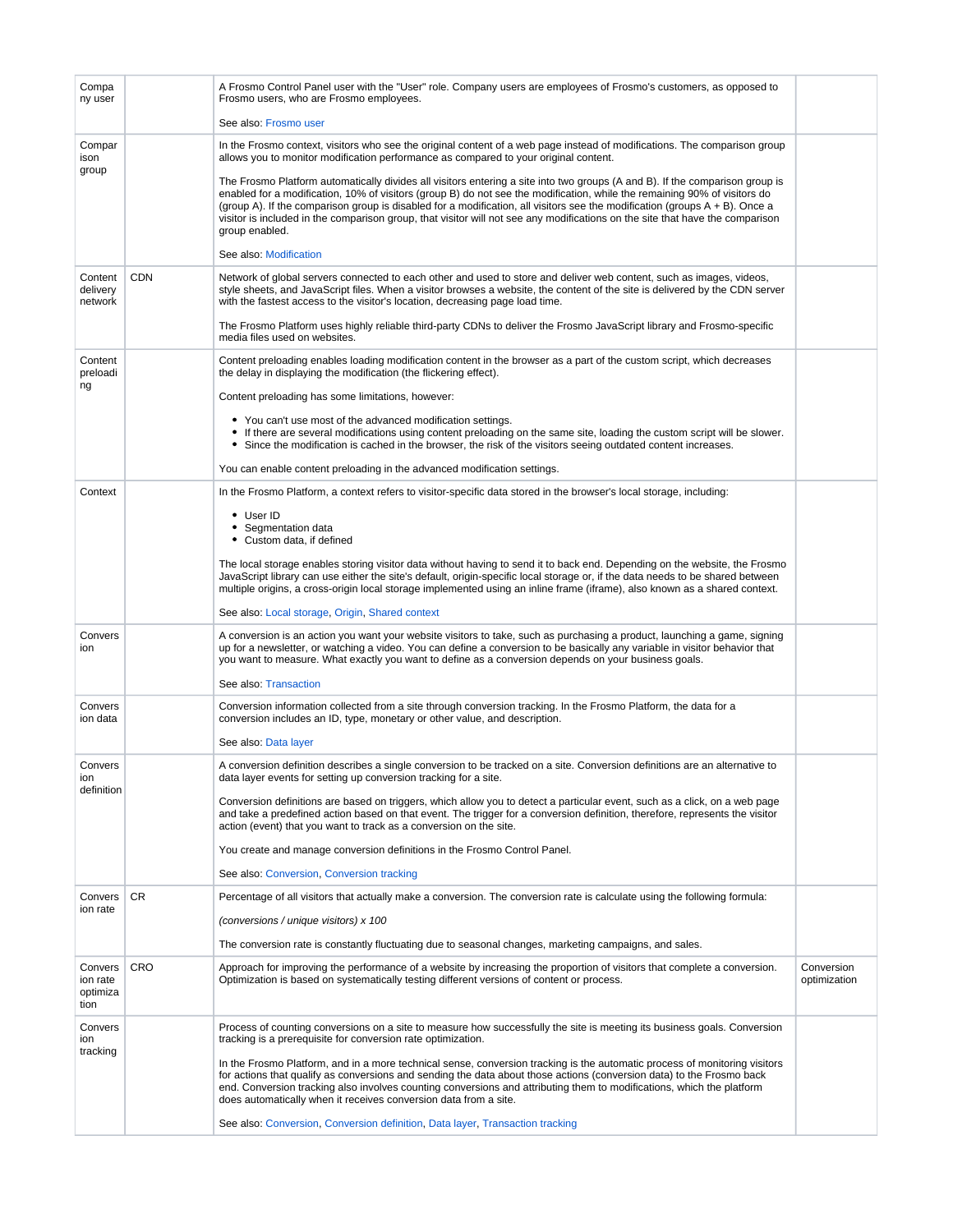<span id="page-3-5"></span><span id="page-3-4"></span><span id="page-3-3"></span><span id="page-3-2"></span><span id="page-3-1"></span><span id="page-3-0"></span>

| Convers                 | Every conversion has a type. The type describes the category or kind of conversion that took place.                                                                                                                                                                                                                                                                                                                                                                                                                                                                                                                                 |                         |
|-------------------------|-------------------------------------------------------------------------------------------------------------------------------------------------------------------------------------------------------------------------------------------------------------------------------------------------------------------------------------------------------------------------------------------------------------------------------------------------------------------------------------------------------------------------------------------------------------------------------------------------------------------------------------|-------------------------|
| ion type                | The Frosmo Platform has a single reserved conversion type, "transaction", which the platform automatically applies to<br>transactions as part of transaction tracking. You can freely define the type of non-transaction conversions in conversion<br>tracking.                                                                                                                                                                                                                                                                                                                                                                     |                         |
|                         | See also: Conversion, Conversion definition, Conversion tracking, Transaction, Transaction tracking                                                                                                                                                                                                                                                                                                                                                                                                                                                                                                                                 |                         |
| Convers<br>ion<br>value | You can set the conversion value as a part of a conversion definition for your site. Normally, the conversion value is the<br>monetary value of the conversion, but you can define it to be any numerical value or leave it undefined. When a visitor<br>completes the conversion, the given value is assigned to it.                                                                                                                                                                                                                                                                                                               |                         |
|                         | If the conversion value is 0 or undefined, the number of conversions is shown in the conversion statistics, but the value of<br>the conversions cannot be calculated.                                                                                                                                                                                                                                                                                                                                                                                                                                                               |                         |
|                         | See also: Conversion definition                                                                                                                                                                                                                                                                                                                                                                                                                                                                                                                                                                                                     |                         |
| Cookie                  | Small piece of data sent from a website and stored in the visitor's browser while the visitor is browsing. Cookies are used,<br>for example, to remember temporary information (such as the contents of a visitor's shopping cart) or to track the visitor's<br>browsing behavior.                                                                                                                                                                                                                                                                                                                                                  |                         |
| Custom<br>action        | A custom action is any visitor action or state that you want to track and interact with on a website, and that is not a basic<br>modification event, conversion, transaction, or product view. You can also use custom actions to find out where visitors<br>are geographically located. The purpose of custom actions is to track what visitors are doing on a site or where they are<br>located, and to use this information to dynamically modify their user experience in some way, for example, by showing<br>specific content based on the page they are viewing or the city they are in.<br>See also: Custom action tracking | Custom event            |
| Custom                  | Custom action tracking is the automatic process of monitoring visitors for actions and state changes that qualify as custom                                                                                                                                                                                                                                                                                                                                                                                                                                                                                                         |                         |
| action                  | actions, and sending the data about those actions and state changes (custom action data) to the Frosmo back end.                                                                                                                                                                                                                                                                                                                                                                                                                                                                                                                    |                         |
| tracking                | Custom action tracking allows you to dynamically react to visitor behavior that is not tracked by conversions, transactions,<br>or product views. You can use custom actions to, for example, show variable content based on the page a visitor is<br>viewing or the city they are in.                                                                                                                                                                                                                                                                                                                                              |                         |
|                         | See also: Custom action                                                                                                                                                                                                                                                                                                                                                                                                                                                                                                                                                                                                             |                         |
| Custom<br>event         | Custom events allow you to track modifications beyond clicks, displays, and true displays, which the platform handles<br>automatically. A custom event can be about anything that you can do with or change in a modification.                                                                                                                                                                                                                                                                                                                                                                                                      |                         |
|                         | Custom events are a part of the advanced tracking feature of the Frosmo Platform.                                                                                                                                                                                                                                                                                                                                                                                                                                                                                                                                                   |                         |
|                         | See also: Advanced tracking                                                                                                                                                                                                                                                                                                                                                                                                                                                                                                                                                                                                         |                         |
| Custom<br>extension     | A custom extension is an external application you can develop and then add to the Frosmo Control Panel as a new page.                                                                                                                                                                                                                                                                                                                                                                                                                                                                                                               |                         |
|                         | For example, instead of adding product data to a spreadsheet, you can create a form to enter the data directly in the FCP.<br>Or, if your company has multiple sites and you need to regularly synchronize content or configurations between the sites,<br>you can create an application for handling these tasks in the FCP.                                                                                                                                                                                                                                                                                                       |                         |
|                         | Only Frosmo customer teams can create custom extensions. For more information, contact Frosmo support.<br>Ф                                                                                                                                                                                                                                                                                                                                                                                                                                                                                                                         |                         |
| Custom                  | In the Frosmo context, custom renderer is a site-specific function to change the default placement functionality or to add                                                                                                                                                                                                                                                                                                                                                                                                                                                                                                          |                         |
| renderer                | new functionality. Custom renderers can be used, for example, to show a modification only when the visitor scrolls the<br>page, or to implement a specific type of click tracking.                                                                                                                                                                                                                                                                                                                                                                                                                                                  |                         |
|                         | Only Frosmo customer teams can create custom renderers. For more information, contact Frosmo support.<br>ņ                                                                                                                                                                                                                                                                                                                                                                                                                                                                                                                          |                         |
| Custom<br>script        | The Frosmo custom script contains the configurations for customer-specific modifications to a website. The script also<br>contains the segmentation rules and all other custom code for the site. The script runs on top of the Frosmo Core library<br>and is unique to each site.                                                                                                                                                                                                                                                                                                                                                  | Frosmo<br>custom script |
|                         | The Frosmo Core library and the Frosmo custom script form the Frosmo JavaScript library for a website. To start<br>improving your website UI, you add these scripts to your site.                                                                                                                                                                                                                                                                                                                                                                                                                                                   |                         |
| D                       |                                                                                                                                                                                                                                                                                                                                                                                                                                                                                                                                                                                                                                     |                         |
| Data<br>layer           | In the Frosmo Platform, the data layer is a global JavaScript object used for sending data from the customer's website to<br>the Frosmo back end. This data is mainly used for conversion and product tracking.                                                                                                                                                                                                                                                                                                                                                                                                                     |                         |
| Decile                  | In the Frosmo Platform, each visitor entering your website is randomly placed in one of ten deciles. The visitor stays in the<br>same decile until the browser cache and cookies are cleared. You can use deciles in A/B testing: for example, you can<br>determine that 50% (five of the ten deciles) of your target audience sees one modification whereas 50% (the remaining<br>five deciles) sees another modification, or no modification at all.                                                                                                                                                                              |                         |
| Display                 | In the Frosmo context, a modification gets a display if Frosmo Core library has rendered the modification to the page. The<br>display event does not require that the modification has been in the browser viewport and therefore visible to the visitor.                                                                                                                                                                                                                                                                                                                                                                           |                         |
|                         | See also: True display                                                                                                                                                                                                                                                                                                                                                                                                                                                                                                                                                                                                              |                         |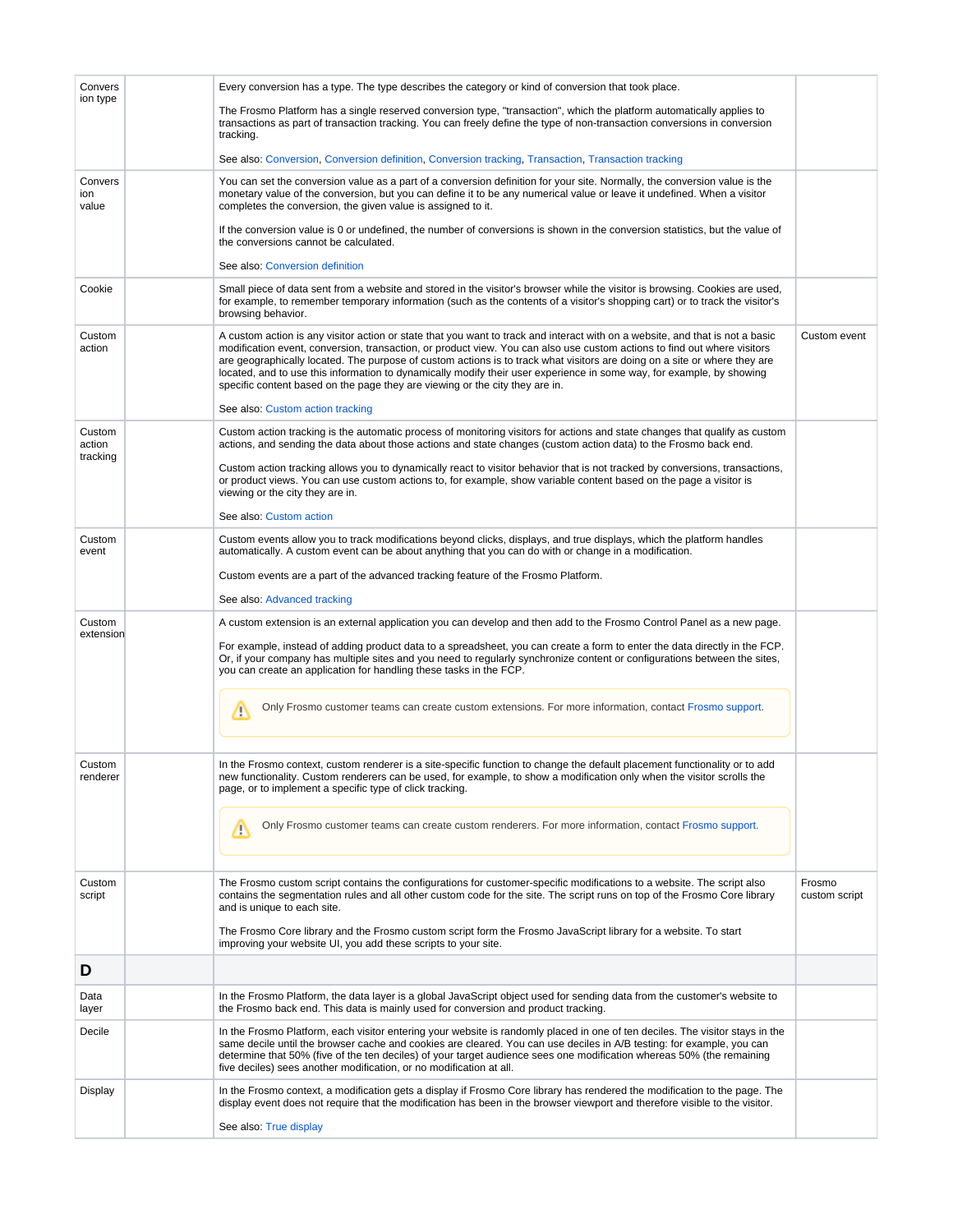<span id="page-4-4"></span><span id="page-4-3"></span><span id="page-4-2"></span><span id="page-4-1"></span><span id="page-4-0"></span>

| Display<br>delay                 |             | Number of seconds after which the modification is displayed once the Frosmo script has been loaded. The delay timer<br>starts when the modification placement is verified and the modification is ready to be displayed.                                                                                                                                                                                                                                                                   |                       |
|----------------------------------|-------------|--------------------------------------------------------------------------------------------------------------------------------------------------------------------------------------------------------------------------------------------------------------------------------------------------------------------------------------------------------------------------------------------------------------------------------------------------------------------------------------------|-----------------------|
|                                  |             | You can define the display delay in the advanced modification settings.                                                                                                                                                                                                                                                                                                                                                                                                                    |                       |
| Display<br>interval              |             | Display interval determines how often the same modification can be shown to visitors. You can set the interval to seconds,<br>minutes, hours, or days in the advanced modification settings.                                                                                                                                                                                                                                                                                               |                       |
|                                  |             | For example, you can define that a visitor cannot see a specific modification more often than once in three hours.                                                                                                                                                                                                                                                                                                                                                                         |                       |
| Display<br>method                |             | In modification placements, the display method determines how the modification is placed in relation to the target element<br>in the page code. For example, you define the modification content to replace the original content or appear before or after<br>it.                                                                                                                                                                                                                          |                       |
|                                  |             | You can define the display delay in the advanced modification settings.                                                                                                                                                                                                                                                                                                                                                                                                                    |                       |
|                                  |             | See also: Placement                                                                                                                                                                                                                                                                                                                                                                                                                                                                        |                       |
| Docume<br>nt<br>Object<br>Model  | <b>DOM</b>  | In web technology, the Document Object Model (DOM) refers to an application programming interface (API) providing a<br>structure for the contents of an HTML, XHTML, or XML file. The DOM allows programs and scripts to dynamically access<br>and update the content, structure, and style of the files.                                                                                                                                                                                  |                       |
|                                  |             | To render a HTML page, most web browsers use a model resembling the DOM. The nodes of the page are organized in a<br>tree structure, called the "DOM tree". When a web page is loaded, the browser creates a Document Object Model of the<br>page. You can then use JavaScript to modify the HTML, CSS, and events on the page.                                                                                                                                                            |                       |
| Domain                           |             | In the Frosmo context, domain refers to an identification string used to identify internet resources, such as computers,<br>networks, and services.                                                                                                                                                                                                                                                                                                                                        | Domain name           |
|                                  |             | In a URL, domain (or domain name) is the part following the network protocol. For example, in the URL http://www.<br>example.com/index.html, the domain is www.example.com.                                                                                                                                                                                                                                                                                                                | Host                  |
| Е                                |             |                                                                                                                                                                                                                                                                                                                                                                                                                                                                                            |                       |
| Estimat<br>ed<br>conversi<br>ons |             | You can view the estimated number of conversions for a segment in the Frosmo Control Panel statistics. The estimate is<br>based on the average segment size and number of conversions during the time period you have selected for viewing. The<br>Frosmo Platform assumes that the development in the segment size and conversion number will continue in a similar<br>manner for the next equivalent time period; it does not take into account any seasonal changes or other anomalies. |                       |
| Estimat<br>ed<br>revenue         |             | You can view the estimated revenue for a segment in the Frosmo Control Panel statistics. The estimate is based on the<br>average segment size and revenue per visitor during the time period you have selected for viewing. The Frosmo Platform<br>assumes that the development in the segment size and revenue will continue in a similar manner for the next equivalent<br>time period; it does not take into account any seasonal changes or other anomalies.                           |                       |
| Event                            |             | An event is fired when a specific action (such as a page view or click) takes place. You can use events to trigger other<br>actions, such as modification displays, and create segments based on visitor actions. Events in the Frosmo context are<br>analogous to JavaScript events.                                                                                                                                                                                                      |                       |
| Exposure                         |             | Exposure of a modification means the percentage of visitors on a website to whom the modification has been displayed<br>during the last month.                                                                                                                                                                                                                                                                                                                                             |                       |
| F                                |             |                                                                                                                                                                                                                                                                                                                                                                                                                                                                                            |                       |
| Flickering                       |             | Flickering means that the original content of a web page appears for a short while (up to one second) before a content<br>modification is loaded and displayed. Flickering may distract and confuse a visitor. The easiest way to prevent it is to<br>place the Frosmo scripts in the <head> element of the page and use synchronous loading for the scripts.</head>                                                                                                                       |                       |
| Fold                             |             | The point at which web page content disappears below the bottom edge of the browser window. The fold typically refers to<br>the demarcation point immediately after page load. In other words, the fold is the bottom of the browser viewport before<br>any scrolling occurs.                                                                                                                                                                                                              |                       |
|                                  |             | "Above the fold" refers to the portion of the web page visible without scrolling down. This is the prime real estate of a web<br>page.                                                                                                                                                                                                                                                                                                                                                     |                       |
|                                  |             | "Below the fold" refers to the portion of the web page that becomes visible only when the visitor scrolls down.                                                                                                                                                                                                                                                                                                                                                                            |                       |
|                                  |             | Since screen resolutions, window sizes, and display settings vary between browsers, devices, and users, so does the<br>precise location of the fold. There is no standard height for the area above the fold.                                                                                                                                                                                                                                                                              |                       |
|                                  |             | See also: Viewport                                                                                                                                                                                                                                                                                                                                                                                                                                                                         |                       |
| Front<br>end                     |             | Parts of an application or website with which a user directly interacts, namely the graphical user interface (GUI). In UI<br>development, front-end (or client-side) design and operations are implemented mainly by using HTML, CSS, and<br>JavaScript.                                                                                                                                                                                                                                   | Client-side<br>system |
|                                  |             | See also: Back end                                                                                                                                                                                                                                                                                                                                                                                                                                                                         |                       |
| Frosmo<br>Control<br>Panel       | <b>FCP</b>  | The Frosmo Control Panel is the user interface you use to access the Frosmo Platform features. When you create and<br>edit segments and modifications in the Control Panel, the changes are reflected in the JavaScript file customized for your<br>website.                                                                                                                                                                                                                               |                       |
|                                  |             | The Control Panel also contains a comprehensive set of analytics, so that you can easily view conversion data, segment<br>behavior, and the performance of individual modifications on your site.                                                                                                                                                                                                                                                                                          |                       |
| Frosmo<br>Core<br>library        | Frosmo Core | Frosmo Core library implements the core functionality and services of the Frosmo JavaScript solution. The library<br>manages modifications and segmentation, collects usage data, and fetches modification content from the back end. The<br>library is the same for all customers and sites.                                                                                                                                                                                              |                       |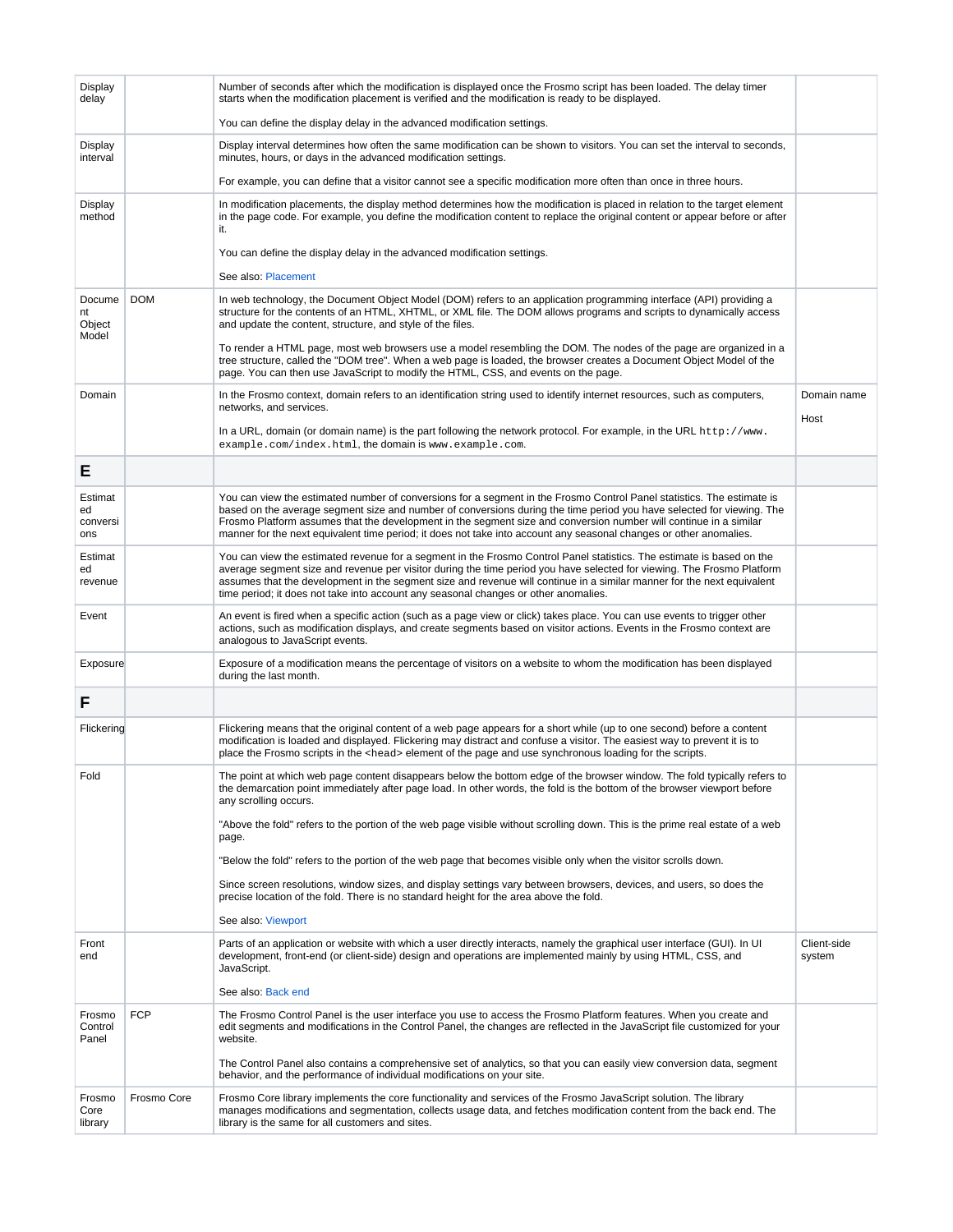<span id="page-5-3"></span><span id="page-5-2"></span><span id="page-5-1"></span><span id="page-5-0"></span>

| Frosmo<br>Data<br>Pipeline     | <b>FDP</b> | Set of components in the Frosmo back end that provides a single, consistent means of sending data to and retrieving data<br>from the back end, and for processing and storing that data.<br>The Data Pipeline is used, for example, in advanced tracking and when generating recommendations.                                                                                                                                                                                                                                                                   |                              |
|--------------------------------|------------|-----------------------------------------------------------------------------------------------------------------------------------------------------------------------------------------------------------------------------------------------------------------------------------------------------------------------------------------------------------------------------------------------------------------------------------------------------------------------------------------------------------------------------------------------------------------|------------------------------|
| Frosmo<br>ID                   |            | Unique identifier that the Frosmo Platform automatically assigns to each new visitor on a site. The ID allows the platform<br>to identify individual visitors and to retrieve data specific to them from the Frosmo back end.                                                                                                                                                                                                                                                                                                                                   |                              |
|                                |            | Technically, the platform identifies browsers, not visitors. The ID by itself does not tell the platform who<br>(ï)<br>actually uses a browser. The platform only sees how the browser interacts with a site (with the assumption<br>that there is a unique user operating the browser). To identify individual visitors, the ID can be combined with<br>a separate login ID passed to the platform from the site.                                                                                                                                              |                              |
|                                |            | There are two types of Frosmo IDs:                                                                                                                                                                                                                                                                                                                                                                                                                                                                                                                              |                              |
|                                |            | • Local Frosmo ID: Used to identify a visitor inside a single site. This is the primary Frosmo ID.<br>• Global Frosmo ID: Used to identify a visitor across all sites of a company.                                                                                                                                                                                                                                                                                                                                                                             |                              |
| Frosmo<br>Platform             |            | The Frosmo Platform is a web UI development solution for improving website functionality and personalizing online user<br>experiences. The platform also provides public APIs and other tools for personalization and content development across<br>different online channels and devices.                                                                                                                                                                                                                                                                      |                              |
|                                |            | The main components of the platform are:                                                                                                                                                                                                                                                                                                                                                                                                                                                                                                                        |                              |
|                                |            | • Frosmo JavaScript library, which handles the modifications to the site, manages segmentation, collects usage data,<br>and fetches content to display from the back end. The library includes the Frosmo Core library and site-specific                                                                                                                                                                                                                                                                                                                        |                              |
|                                |            | custom code.<br>• Frosmo back end, which stores the usage data collected by the Frosmo JavaScript library and processes the data<br>for reporting and analytics purposes. The back end also stores operational data related to modifications, segments,<br>and other configurable components.                                                                                                                                                                                                                                                                   |                              |
|                                |            | • Frosmo Control Panel, which manages the Frosmo JavaScript library (and thereby how the site is modified and<br>personalized) and pools analytics data from the Frosmo back end.                                                                                                                                                                                                                                                                                                                                                                               |                              |
| Frosmo<br>Platform<br>instance |            | Regional instance of the Frosmo Platform software. The platform is hosted on multiple regional servers for improved<br>availability. While the servers all run the same platform software, each instance services its own set of customer websites<br>based on geographic proximity.                                                                                                                                                                                                                                                                            | Frosmo<br>Platform<br>region |
|                                |            | The URLs of the Frosmo Control Panel, API endpoints, and other platform components are instance-specific.                                                                                                                                                                                                                                                                                                                                                                                                                                                       | Region                       |
|                                |            | The current main production instances are:                                                                                                                                                                                                                                                                                                                                                                                                                                                                                                                      |                              |
|                                |            | • Asia<br>$\bullet$ Europe 1 ("EU")<br>$\bullet$ Europe 2 ("EU2")<br>• Finland ("FI1")<br>$\cdot$ US                                                                                                                                                                                                                                                                                                                                                                                                                                                            |                              |
| Frosmo<br>Preview              |            | A tool for displaying a modification based on the selected placement. You can use the preview tool to see how the<br>modification looks and behaves before activating it, debugging the modification, and viewing and configuring site settings<br>for the preview.                                                                                                                                                                                                                                                                                             |                              |
| Frosmo<br>user                 |            | An FCP user who is a Frosmo employee.                                                                                                                                                                                                                                                                                                                                                                                                                                                                                                                           |                              |
|                                |            | See also: Company user                                                                                                                                                                                                                                                                                                                                                                                                                                                                                                                                          |                              |
| Funnel                         |            | Sales or purchase funnel refers to the decision-making process of a consumer leading to a purchase. In eCommerce,<br>conversion funnel refers to a visitor's journey from becoming aware of a product or service to making a purchase or<br>otherwise completing a conversion. The journey typically consists of a series of discrete steps, from seeing an<br>advertisement or a search result, to navigating the eCommerce site, and finally completing a conversion. Visitor retention<br>within the funnel can be improved through conversion optimization. |                              |
| G                              |            |                                                                                                                                                                                                                                                                                                                                                                                                                                                                                                                                                                 |                              |
| Geo<br>module                  |            | The Frosmo Geo API module allows you to determine geographic areas and distances that you can then use to target<br>visitors based on their location. You can only use the Geo module to target desktop visitors (not mobile visitors). You can<br>enable the Geo module for your site in the Frosmo Control Panel company settings.                                                                                                                                                                                                                            |                              |
|                                |            |                                                                                                                                                                                                                                                                                                                                                                                                                                                                                                                                                                 |                              |
| Item                           |            | Anything that a site sells or offers to visitors, or that the site otherwise tracks for conversions or transactions. An item can<br>be, for example, a retail product, a blog article, an online game, a magazine subscription, or a downloadable brochure.                                                                                                                                                                                                                                                                                                     |                              |
|                                |            | In the documentation, "item" and "product" are used interchangeably.<br>∕∿                                                                                                                                                                                                                                                                                                                                                                                                                                                                                      |                              |
|                                |            | See also: Item attribute, Item data, Product, Product tracking                                                                                                                                                                                                                                                                                                                                                                                                                                                                                                  |                              |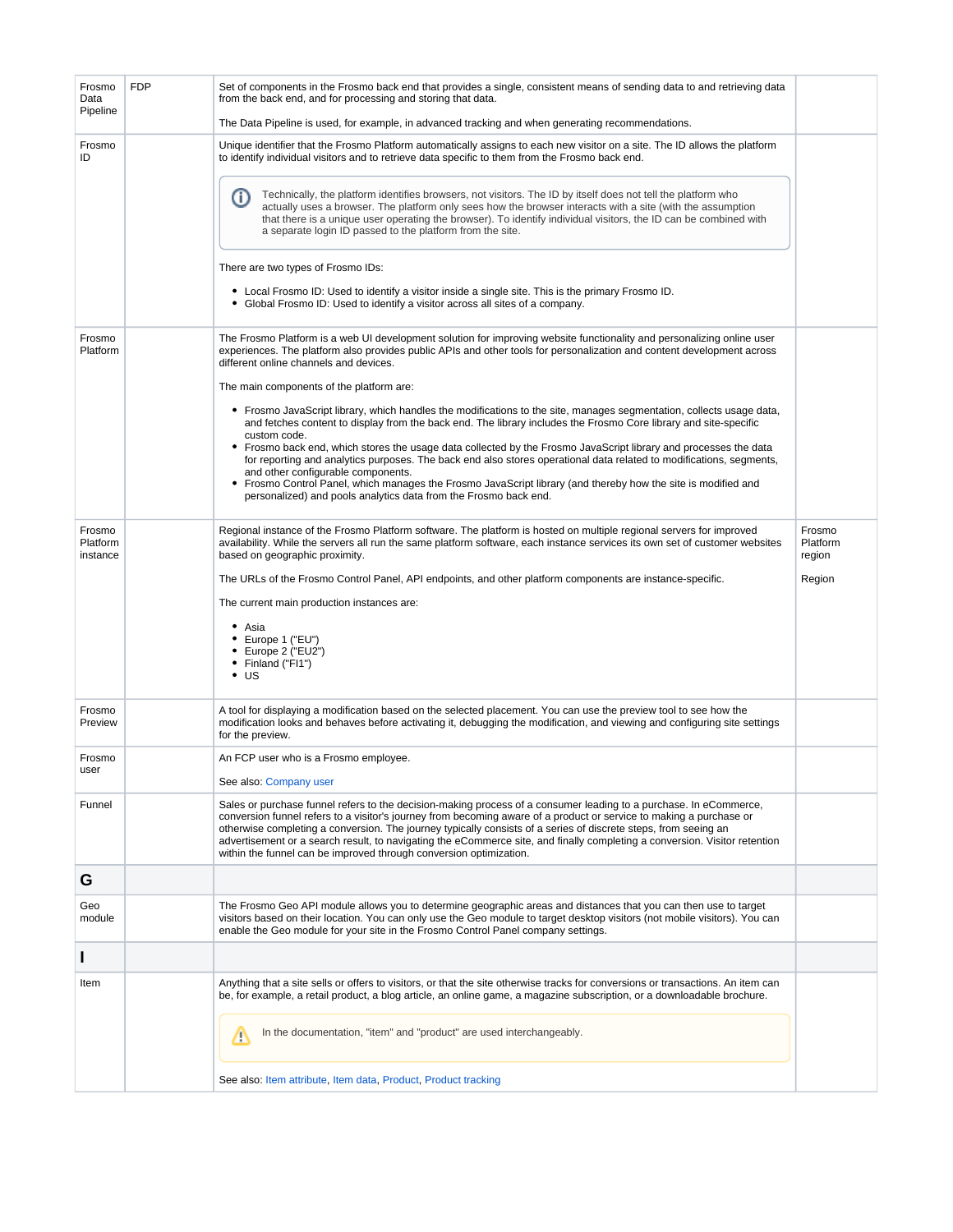<span id="page-6-7"></span><span id="page-6-6"></span><span id="page-6-5"></span><span id="page-6-4"></span><span id="page-6-3"></span><span id="page-6-2"></span><span id="page-6-1"></span><span id="page-6-0"></span>

| Item<br>attribute         |            | A single characteristic of an item, such as an ID or a name. The attributes of an item together make up the item data for<br>the item.                                                                                                                                                                                                                                                                                                                                                                     |                     |
|---------------------------|------------|------------------------------------------------------------------------------------------------------------------------------------------------------------------------------------------------------------------------------------------------------------------------------------------------------------------------------------------------------------------------------------------------------------------------------------------------------------------------------------------------------------|---------------------|
|                           |            | An item attribute is always composed of a name and a value, such as name: 'Coconut' or type: 'Food/Fruits'.                                                                                                                                                                                                                                                                                                                                                                                                |                     |
|                           |            | Product tracking determines what attributes the Frosmo Platform collects and stores about items on a site.                                                                                                                                                                                                                                                                                                                                                                                                 |                     |
|                           |            | In the documentation, "item attribute" and "product attribute" are used interchangeably.<br>₾                                                                                                                                                                                                                                                                                                                                                                                                              |                     |
|                           |            | See also: Item, Item data, Product attribute, Product tracking                                                                                                                                                                                                                                                                                                                                                                                                                                             |                     |
| Item<br>data              |            | Item information collected from a site through product tracking. The data for an item typically includes attributes such as<br>ID, name, category, description, image, and price.                                                                                                                                                                                                                                                                                                                          |                     |
|                           |            | Item data is a prerequisite for implementing recommendations and other features that revolve around items, such as<br>segmenting visitors based on the types of items they have viewed.                                                                                                                                                                                                                                                                                                                    |                     |
|                           |            | In the documentation, "item data" and "product data" are used interchangeably.<br>∕∖                                                                                                                                                                                                                                                                                                                                                                                                                       |                     |
|                           |            | See also: Item, Item attribute, Product data, Product tracking                                                                                                                                                                                                                                                                                                                                                                                                                                             |                     |
|                           |            |                                                                                                                                                                                                                                                                                                                                                                                                                                                                                                            |                     |
| Label                     |            | Labels are short text tags that you can attach to modifications to filter modifications more easily. A label can be any word<br>that helps you categorize or identify modifications. You can create labels in the Frosmo Control Panel or through the<br>Graniitti API.                                                                                                                                                                                                                                    |                     |
| Landing<br>page           | LP         | By definition, a landing page is any web page through which a visitor enters a site, such as the site home page or a<br>campaign page.                                                                                                                                                                                                                                                                                                                                                                     | Destination<br>page |
|                           |            | However, in online marketing and ecommerce, landing page normally refers to a standalone web page that appears after<br>a visitor clicks a search result or an online ad. The purpose of the page is to encourage the visitor to take a predefined<br>action. The goal of that action can be lead generation (getting the visitor's contact information) or "warming up" the visitor<br>to enter the conversion funnel to make a purchase (for example, presenting product information or a special deal). | Lander              |
| Layout<br>shift           |            | A layout shift occurs when visible content loads at different speeds or at different times on a web page, causing the page<br>layout to dynamically change in the browser viewport while the visitor is viewing and possibly interacting with the page.                                                                                                                                                                                                                                                    |                     |
|                           |            | A layout shift can be intended, such as when a container expands in response to a visitor action.                                                                                                                                                                                                                                                                                                                                                                                                          |                     |
|                           |            | An unexpected layout shift occurs when some content loads slower than other content, or when content is dynamically<br>added to the page, resulting in the already loaded content unexpectedly changing its position when new content gets<br>added to the page. For example, an asynchronously loaded ad banner at the top of the page might complete loading only<br>after the rest of the page is already rendered, causing the existing content to suddenly move downwards.                            |                     |
| Local<br>cookie           | <b>LCT</b> | Number of visitors currently segmented.                                                                                                                                                                                                                                                                                                                                                                                                                                                                    |                     |
| total                     |            | The local cookie total is calculated daily. The calculation starts after midnight local (server) time for the previous 24-hour<br>period. Some visitors may be segmented and then exit the segment during the same day. Therefore, the total number of<br>visitors for a day may be higher than the local cookie total.                                                                                                                                                                                    |                     |
| Local<br>storage          |            | Web applications use local storage to store data in the visitor's browser. All pages from the same origin (protocol and<br>domain) can use and access the same data.                                                                                                                                                                                                                                                                                                                                       | Cache               |
|                           |            | The local Storage object stores the data with no expiration date. The data persists when the browser is closed and will<br>be available for the subsequent browsing sessions.                                                                                                                                                                                                                                                                                                                              |                     |
|                           |            | Unlike cookies, local storage does not affect the performance of the website.                                                                                                                                                                                                                                                                                                                                                                                                                              |                     |
|                           |            | See also: Context, Origin, Session storage                                                                                                                                                                                                                                                                                                                                                                                                                                                                 |                     |
| M                         |            |                                                                                                                                                                                                                                                                                                                                                                                                                                                                                                            |                     |
| Modifica<br>tion          |            | In the Frosmo context, a real-time change to a web page designed to personalize or otherwise improve the user<br>experience of the website and to guide visitors to complete a conversion. You can also use modifications to collect usage<br>data from a site. You can place a modification in basically any web page element, either appending or replacing the<br>element content.                                                                                                                      |                     |
| Multi-<br>armed<br>bandit |            | The multi-armed bandit is a modification case for automatically managing and optimizing variation distribution. Multi-armed<br>bandit modifications continuously adjust their variation distribution based on how well the variations perform over time.<br>This way, the multi-armed bandit automatically shows the best-performing variation most often.                                                                                                                                                 |                     |
|                           |            | For more information, see Multi-armed bandit optimization.                                                                                                                                                                                                                                                                                                                                                                                                                                                 |                     |
| N                         |            |                                                                                                                                                                                                                                                                                                                                                                                                                                                                                                            |                     |
| Negativ<br>e match        |            | Negative match is a segment for visitors who do not take a specific action on a website. This is useful when you want to<br>use segmentation to exclude visitors not interested in specific products or services from your target audience.                                                                                                                                                                                                                                                                | Exclude<br>segment  |
|                           |            | See also: Segmentation                                                                                                                                                                                                                                                                                                                                                                                                                                                                                     | Exit rule           |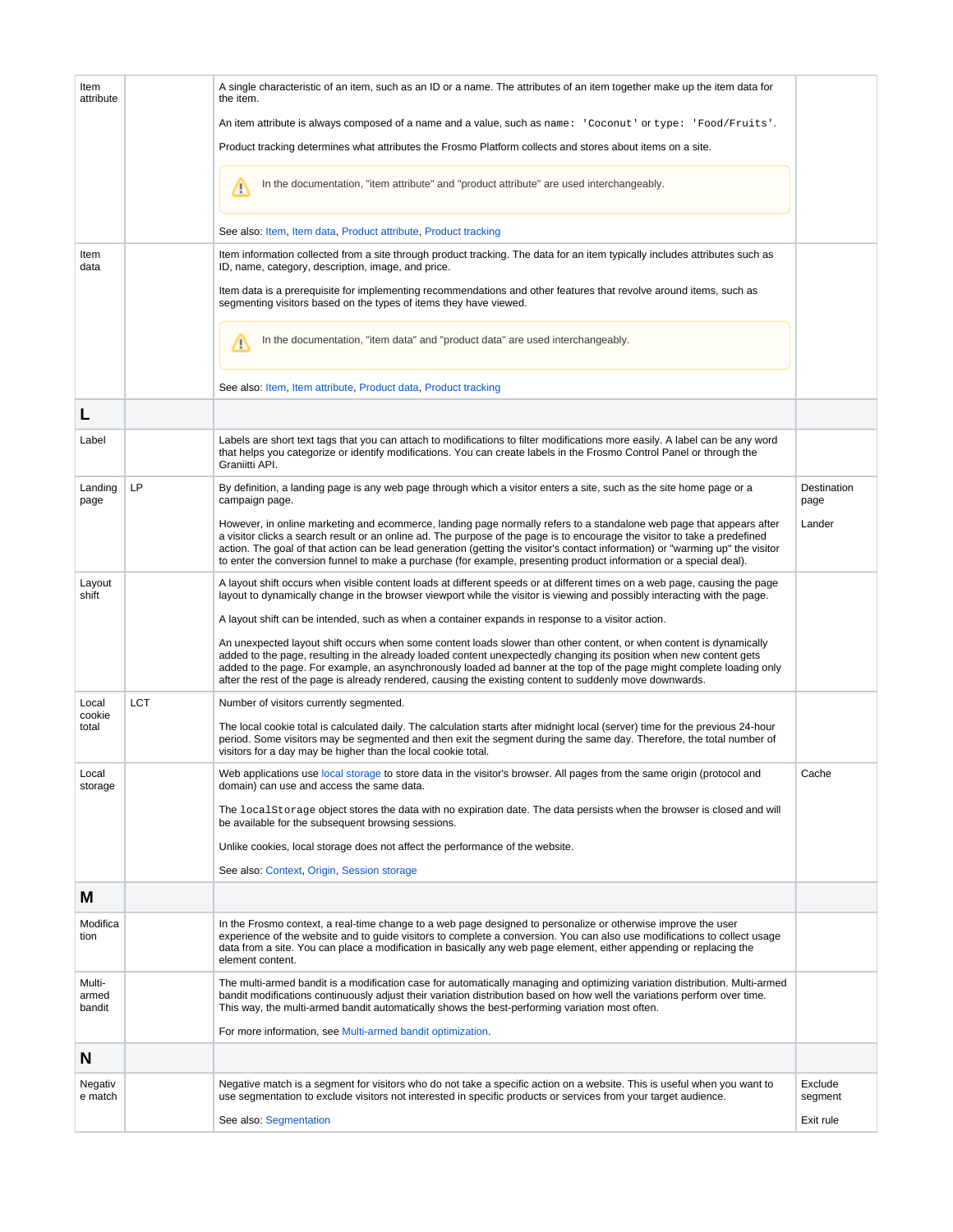<span id="page-7-6"></span><span id="page-7-5"></span><span id="page-7-4"></span><span id="page-7-3"></span><span id="page-7-2"></span><span id="page-7-1"></span><span id="page-7-0"></span>

| O                                |                                                                                                                                                                                                                                                                                                                                                                                                                                                                                                                                                                                                                                                                                                                                                                                                                                                                                                                                                                                                                                                                                                                                                                                                                                                                                                                                                                                                                                                  |  |
|----------------------------------|--------------------------------------------------------------------------------------------------------------------------------------------------------------------------------------------------------------------------------------------------------------------------------------------------------------------------------------------------------------------------------------------------------------------------------------------------------------------------------------------------------------------------------------------------------------------------------------------------------------------------------------------------------------------------------------------------------------------------------------------------------------------------------------------------------------------------------------------------------------------------------------------------------------------------------------------------------------------------------------------------------------------------------------------------------------------------------------------------------------------------------------------------------------------------------------------------------------------------------------------------------------------------------------------------------------------------------------------------------------------------------------------------------------------------------------------------|--|
| Origin                           | In the Frosmo context, "origin" has two distinct meanings:<br>Source of a web resource (web security concept)<br>The origin of a web resource, such as a web page, script, or image, is defined by the protocol (scheme), domain (host),<br>and port of the URL used to access the resource. For example, in the web page URL http://company.com/dir<br>/index.html, the protocol is http, the domain is company.com, and the port is, by default, 80. If two web pages (for<br>example, http://company.com/dir/index.html and http://company.com/dir/page.html) share the same<br>values for these elements, they are considered to have the same origin. The URLs http://company.com/dir/index.<br>html and http://company.com:81/dir/index.html therefore have different origins, as the latter uses port 81.<br>The same-origin policy is a security mechanism that prevents scripts running on a website from accessing the data on<br>pages with a different origin.<br>Using shared context (a cross-origin local storage) enables data to be shared between multiple origins.<br>Site name in the Frosmo Platform<br>When you create a site in the Frosmo Control Panel, you must enter the complete URL of the site. The URL determines<br>the name used to identify the site in the site's custom script and in the Frosmo back end. This name is also known as<br>"origin" or "site origin".<br>See also: Domain, Shared context, URL |  |
| P                                |                                                                                                                                                                                                                                                                                                                                                                                                                                                                                                                                                                                                                                                                                                                                                                                                                                                                                                                                                                                                                                                                                                                                                                                                                                                                                                                                                                                                                                                  |  |
| Page<br>load<br>time             | Time (normally in seconds) it takes to download and display the entire content of a web page in the visitor's browser<br>viewport.                                                                                                                                                                                                                                                                                                                                                                                                                                                                                                                                                                                                                                                                                                                                                                                                                                                                                                                                                                                                                                                                                                                                                                                                                                                                                                               |  |
| Path                             | The path in a URL reflects the directory or file path on a computer. For example, in the URL http://www.example.com<br>/index.html, the path is /index.html.                                                                                                                                                                                                                                                                                                                                                                                                                                                                                                                                                                                                                                                                                                                                                                                                                                                                                                                                                                                                                                                                                                                                                                                                                                                                                     |  |
| Perceiv<br>ed<br>perform<br>ance | Perceived performance refers to how fast a visitor thinks your website is regardless of how fast it technically performs.<br>There are several ways to make your website feel faster, such as adding progress indicators, and using button states and<br>lazy loading.                                                                                                                                                                                                                                                                                                                                                                                                                                                                                                                                                                                                                                                                                                                                                                                                                                                                                                                                                                                                                                                                                                                                                                           |  |
| Persona<br>lization              | Making real-time changes to a website based on the attributes and behavior of the visitor. The goal of personalization is to<br>provide a more relevant user experience and, as a result, drive conversion and create revenue. Personalization can also<br>be used to cross-sell or upsell products and create brand loyalty through engagement.<br>Technically, web personalization is implemented by applying specific changes to the website based on visitor<br>segmentation or other methods of gathering behavior data and triggering events based on it.<br>In the Frosmo Control Panel, personalization also refers to a modification case for creating a piece content that you can<br>customize for a specific target audience.<br>See also: Case                                                                                                                                                                                                                                                                                                                                                                                                                                                                                                                                                                                                                                                                                      |  |
| Placem<br>ent                    | A placement determines where on the web page a modification is placed. In the page code, the modification is always<br>placed in relation to a specific target element. How and where the modification is actually displayed on the page depends<br>on the page layout.<br>You can create and modify placements through Frosmo Control Panel.                                                                                                                                                                                                                                                                                                                                                                                                                                                                                                                                                                                                                                                                                                                                                                                                                                                                                                                                                                                                                                                                                                    |  |
| Preview<br>URL                   | Preview URL is the absolute URL of a page where you can preview modifications assigned to a placement.<br>The Control Panel uses the preview URL for launching variation previews from the modification UI.                                                                                                                                                                                                                                                                                                                                                                                                                                                                                                                                                                                                                                                                                                                                                                                                                                                                                                                                                                                                                                                                                                                                                                                                                                      |  |
| Priority                         | If there are several modifications with the same placement settings, priority determines which of the modifications is<br>displayed first.<br>You can define the priority for a modification in the advanced modification settings.                                                                                                                                                                                                                                                                                                                                                                                                                                                                                                                                                                                                                                                                                                                                                                                                                                                                                                                                                                                                                                                                                                                                                                                                              |  |
| Product                          | Anything that a site sells or offers to visitors, or that the site otherwise tracks for conversions or transactions. A product<br>can be, for example, a retail product, a blog article, an online game, a magazine subscription, or a downloadable brochure.<br>In the documentation, "item" and "product" are used interchangeably.<br>∕∾<br>See also: Item, Product attribute, Product data, Product tracking, Product variant                                                                                                                                                                                                                                                                                                                                                                                                                                                                                                                                                                                                                                                                                                                                                                                                                                                                                                                                                                                                                |  |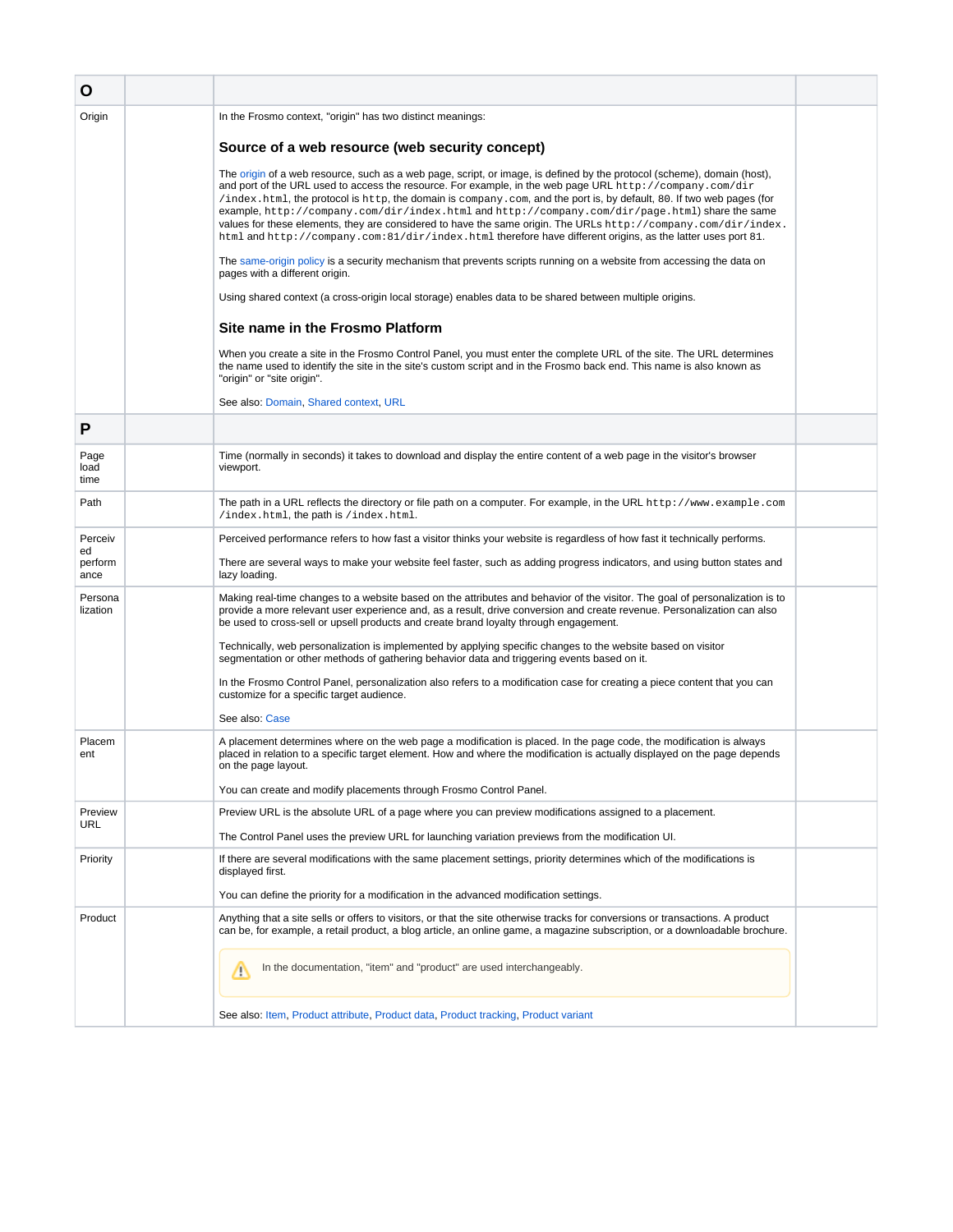<span id="page-8-8"></span><span id="page-8-7"></span><span id="page-8-6"></span><span id="page-8-5"></span><span id="page-8-4"></span><span id="page-8-3"></span><span id="page-8-2"></span><span id="page-8-1"></span><span id="page-8-0"></span>

| Product<br>attribute   | A single characteristic of a product, such as an ID or a name. The attributes of a product together make up the product<br>data for the product.                                                                                                                                                                                                                                                                        |  |
|------------------------|-------------------------------------------------------------------------------------------------------------------------------------------------------------------------------------------------------------------------------------------------------------------------------------------------------------------------------------------------------------------------------------------------------------------------|--|
|                        | A product attribute is always composed of a name and a value, such as name: 'Coconut' or type: 'Food/Fruits'.                                                                                                                                                                                                                                                                                                           |  |
|                        | Product tracking determines what attributes the Frosmo Platform collects and stores about products on a site.                                                                                                                                                                                                                                                                                                           |  |
|                        | In the documentation, "item attribute" and "product attribute" are used interchangeably.<br>∕≞                                                                                                                                                                                                                                                                                                                          |  |
|                        | See also: Item attribute, Product, Product data, Product tracking                                                                                                                                                                                                                                                                                                                                                       |  |
| Product<br>data        | Product information collected from a site through product tracking. The data for a product typically includes attributes such<br>as ID, name, category, description, image, and price.                                                                                                                                                                                                                                  |  |
|                        | Product data is a prerequisite for implementing recommendations and other features that revolve around products, such<br>as segmenting visitors based on the types of products they have viewed.                                                                                                                                                                                                                        |  |
|                        | In the documentation, "item data" and "product data" are used interchangeably.<br>∕∖                                                                                                                                                                                                                                                                                                                                    |  |
|                        | See also: Item data, Product, Product attribute, Product tracking                                                                                                                                                                                                                                                                                                                                                       |  |
| Product<br>tracking    | Product tracking is the automatic process of collecting product data from a site and counting the number of views different<br>products receive from visitors. Product data and product view statistics are stored in the Frosmo back end.                                                                                                                                                                              |  |
|                        | Product tracking is essential for building a database of products to which transactions and other product conversions can<br>be mapped, and for tracking which products visitors view. Product data and product view statistics are a prerequisite for<br>implementing recommendations and other features that revolve around products, such as segmenting visitors based on<br>the types of products they have viewed. |  |
|                        | The Frosmo Platform collects product data either by pulling the data directly from product pages as they load in a visitor's<br>browser or by reading the data from a product data feed. On a product page, the standard means of providing the product<br>data is by triggering product view events through the data layer.                                                                                            |  |
|                        | See also: Product, Product data, Product view, Data layer                                                                                                                                                                                                                                                                                                                                                               |  |
| Product<br>variant     | Product variants are versions of the same product that differ with regard to one or more attributes, such as color and size.<br>For example, a smartphone model might have variants for different color and storage capacity combinations, while a shirt<br>might have variants based on color and size.                                                                                                                |  |
|                        | In the Frosmo Platform, a product variant is always associated with a parent product, and a product variant can never be a<br>parent product itself. For recommendation generation purposes, the platform calculates product variant statistics (views,<br>conversions, transactions) for the parent product.                                                                                                           |  |
|                        | See also: Product, Product data                                                                                                                                                                                                                                                                                                                                                                                         |  |
| Product<br>view        | In a general sense, a product view is a visitor action whereby the visitor views product information on a site, typically on a<br>product page.                                                                                                                                                                                                                                                                         |  |
|                        | In a technical sense, a product view is an event that gets triggered whenever a visitor navigates to a product page or<br>otherwise views a product on a site. Product view events accumulate product data and product view statistics for the site.<br>Product view events are part of product tracking.                                                                                                               |  |
|                        | See also: Product, Product tracking                                                                                                                                                                                                                                                                                                                                                                                     |  |
| Q                      |                                                                                                                                                                                                                                                                                                                                                                                                                         |  |
| Query<br>string        | Part of the URL of a web page that contains search parameters for searching a dynamic website. A query string starts<br>with the "?" character, and consists of a key and value separated by the "=" character. For example, in the URL http://w<br>ww.example.com/index.html?search=term, the key is search and the value is term.                                                                                     |  |
|                        | If there are several query parameters in a query string appended to a URL, they are separated with the "&" character.                                                                                                                                                                                                                                                                                                   |  |
|                        | In the Frosmo context, you can use query strings when creating segments and triggers.                                                                                                                                                                                                                                                                                                                                   |  |
| R                      |                                                                                                                                                                                                                                                                                                                                                                                                                         |  |
| Recom<br>mendati<br>on | In the Frosmo Platform, a recommendation is a piece of dynamically generated content predicted to appeal to visitors and<br>delivered through a modification. The platform generates recommendations by feeding usage data to one or more<br>algorithms that produce relevant results from that data. The platform subsystem that controls recommendation generation<br>is called Frosmo Recommendations.               |  |
|                        | Product recommendations, that is, recommendations generated from product and transaction data are a common<br>category of recommendations. Examples of product recommendations include most viewed products and products<br>purchased together.                                                                                                                                                                         |  |
|                        | In the documentation, "recommendation" can refer either to a set of recommended items displayed in a single web page<br>element, such as the top 10 most viewed products displayed in a product slider, or to the modification that displays the<br>recommendation on the site.                                                                                                                                         |  |
|                        | See also: Recommendation data, Usage data                                                                                                                                                                                                                                                                                                                                                                               |  |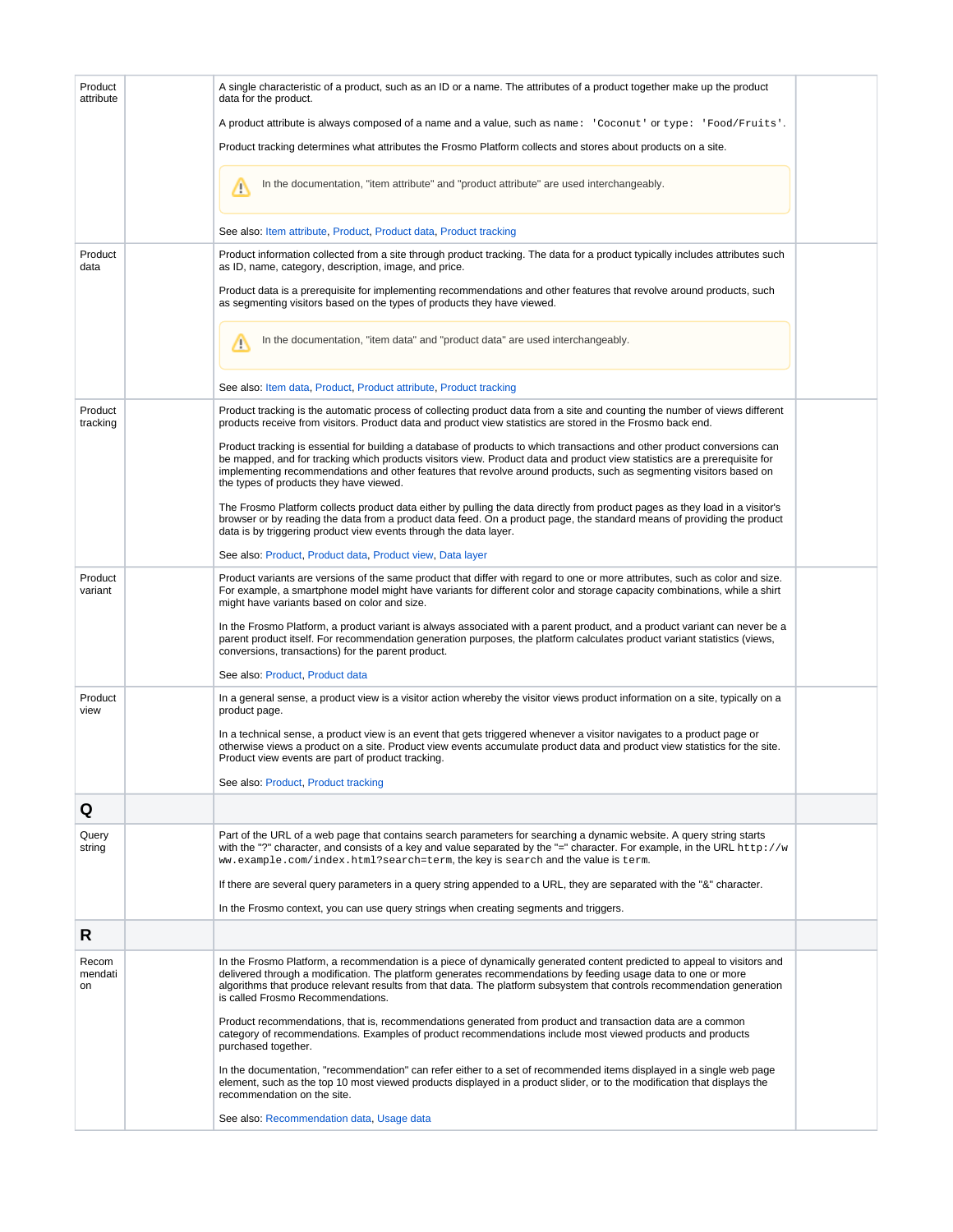<span id="page-9-7"></span><span id="page-9-6"></span><span id="page-9-5"></span><span id="page-9-4"></span><span id="page-9-3"></span><span id="page-9-2"></span><span id="page-9-1"></span><span id="page-9-0"></span>

| Recom                       |       | Logic and settings for generating the raw data of a recommendation.                                                                                                                                                                                                                                                                                                                                                                                                                                                                            |                      |
|-----------------------------|-------|------------------------------------------------------------------------------------------------------------------------------------------------------------------------------------------------------------------------------------------------------------------------------------------------------------------------------------------------------------------------------------------------------------------------------------------------------------------------------------------------------------------------------------------------|----------------------|
| mendati<br>on               |       | Recommendation configurations are a legacy solution replaced by recommendation strategies.                                                                                                                                                                                                                                                                                                                                                                                                                                                     |                      |
| configur<br>ation           |       | See also: Recommendation, Recommendation data, Recommendation strategy                                                                                                                                                                                                                                                                                                                                                                                                                                                                         |                      |
| Recom<br>mendati<br>on data |       | Raw data content of a recommendation, that is, the recommendation results. The data consists of the details of one or<br>more recommended items. By default, the items are in descending order of rank, with the most recommended item (as<br>defined by the algorithm) ranked highest.                                                                                                                                                                                                                                                        |                      |
|                             |       | For example, for a product recommendation, the data consists of one or more product items, with each item containing the<br>details of a single recommended product. The product details include information such as ID, name, type, image, and<br>price. The highest-ranked product is returned first, the second-highest is returned second, and so on.                                                                                                                                                                                      |                      |
|                             |       | The Frosmo Recommendations system generates recommendation data based on recommendation strategies (standard<br>solution) and recommendation configurations (legacy solution). The system automatically regenerates the data at regular<br>time intervals. The exact regeneration frequency depends on the strategy or configuration settings.                                                                                                                                                                                                 |                      |
|                             |       | Recommendation data serves as the basis for building the visible recommendation web element on the page.                                                                                                                                                                                                                                                                                                                                                                                                                                       |                      |
|                             |       | See also: Recommendation, Recommendation configuration, Recommendation strategy                                                                                                                                                                                                                                                                                                                                                                                                                                                                |                      |
| Recom<br>mendati            |       | Logic and settings for generating the raw data of a recommendation.                                                                                                                                                                                                                                                                                                                                                                                                                                                                            |                      |
| on                          |       | Recommendation strategies are the standard solution for generating recommendations.                                                                                                                                                                                                                                                                                                                                                                                                                                                            |                      |
| strategy                    |       | See also: Recommendation, Recommendation data                                                                                                                                                                                                                                                                                                                                                                                                                                                                                                  |                      |
| Referrer                    |       | Visit referrer is the web page from which a visitor comes to your site. For example, if the visitor searches Google with the<br>query "example" and accesses your website http://www.example.com from the search results, the Google web page<br>is the referrer.                                                                                                                                                                                                                                                                              |                      |
| Region                      |       | See Frosmo Platform instance.                                                                                                                                                                                                                                                                                                                                                                                                                                                                                                                  |                      |
| Regular<br>expressi<br>on   | regex | A regular expression, or regex, is a string of characters defining a search pattern. Regexes are generally used in string<br>processing in search engines and database queries. The regex syntax varies depending on the programming language<br>being used.                                                                                                                                                                                                                                                                                   |                      |
|                             |       | In the Frosmo context, you can use regexes in segmentation when creating or editing segmentation rules with options that<br>support regular expressions (URL, protocol, domain, path, and anchor). You can also use regexes when defining URL<br>rules for placements and triggers.                                                                                                                                                                                                                                                            |                      |
| Retention                   |       | On a web page, a modification is always placed in relation to a specific target element. A placement determines that target<br>element, that is, where on the web page the modification is shown. You can create and modify placements through the                                                                                                                                                                                                                                                                                             | Returning<br>visitor |
|                             |       | Frosmo Control Panel.                                                                                                                                                                                                                                                                                                                                                                                                                                                                                                                          |                      |
| S                           |       |                                                                                                                                                                                                                                                                                                                                                                                                                                                                                                                                                |                      |
| Sample<br>size<br>calculat  |       | In the Frosmo context, the sample size calculator is a tool in the Frosmo Control Panel for determining how many subjects<br>are needed for an A/B test to get a result that is statistically significant.                                                                                                                                                                                                                                                                                                                                     |                      |
| or                          |       | See also: A/B testing                                                                                                                                                                                                                                                                                                                                                                                                                                                                                                                          |                      |
| Segment                     |       | Group of visitors who share the same interests, location, website behavior, or other characteristics. Segments are used to<br>target visitors with content that matches their needs, making the purchase funnel faster and the overall visitor experience<br>more pleasant.                                                                                                                                                                                                                                                                    |                      |
|                             |       | See also: Segment group, Segmentation                                                                                                                                                                                                                                                                                                                                                                                                                                                                                                          |                      |
| Segmen                      |       | You can use segment groups to:                                                                                                                                                                                                                                                                                                                                                                                                                                                                                                                 |                      |
| t group                     |       | • Categorize segments and thus manage them more easily. For example, you can group similar segments to add<br>them more easily in the audience settings of a modification.<br>• Make segments mutually exclusive within a segment group. This means that a visitor can only be in one segment<br>within a segment group. For example, you can define segments for visitors in major cities. If a visitor is currently<br>segmented in city A, but gets segmented again in city B, they are automatically excluded from the segment for city A. |                      |
|                             |       | Segment groups are site-specific.                                                                                                                                                                                                                                                                                                                                                                                                                                                                                                              |                      |
|                             |       | See also: Segment, Segmentation                                                                                                                                                                                                                                                                                                                                                                                                                                                                                                                |                      |
| Segmen<br>tation            |       | Grouping website visitors based on their behavior, location, or other variables to enable effective adaptive content. You<br>can define a set of rules that place a visitor into one or more segments – or remove a visitor from them. Segments are<br>used to target specific types of visitors with content that meets their interests. Content variations displayed to a visitor<br>depend on the segment that the visitor is in.                                                                                                           |                      |
|                             |       | See also: Segment, Segment group                                                                                                                                                                                                                                                                                                                                                                                                                                                                                                               |                      |
| Selector                    |       | In the Frosmo context, a selector is used to specify a target element in which to place a modification. Selectors use CSS<br>or jQuery syntax.                                                                                                                                                                                                                                                                                                                                                                                                 |                      |
|                             |       | You can select or create the target elements in placement settings in the Frosmo Control Panel. To use jQuery selectors,<br>your site must have jQuery enabled.                                                                                                                                                                                                                                                                                                                                                                                |                      |
|                             |       | For CSS, the valid selectors depend on the browser versions you want your site to support, and for jQuery, on the jQuery<br>version used on your site.                                                                                                                                                                                                                                                                                                                                                                                         |                      |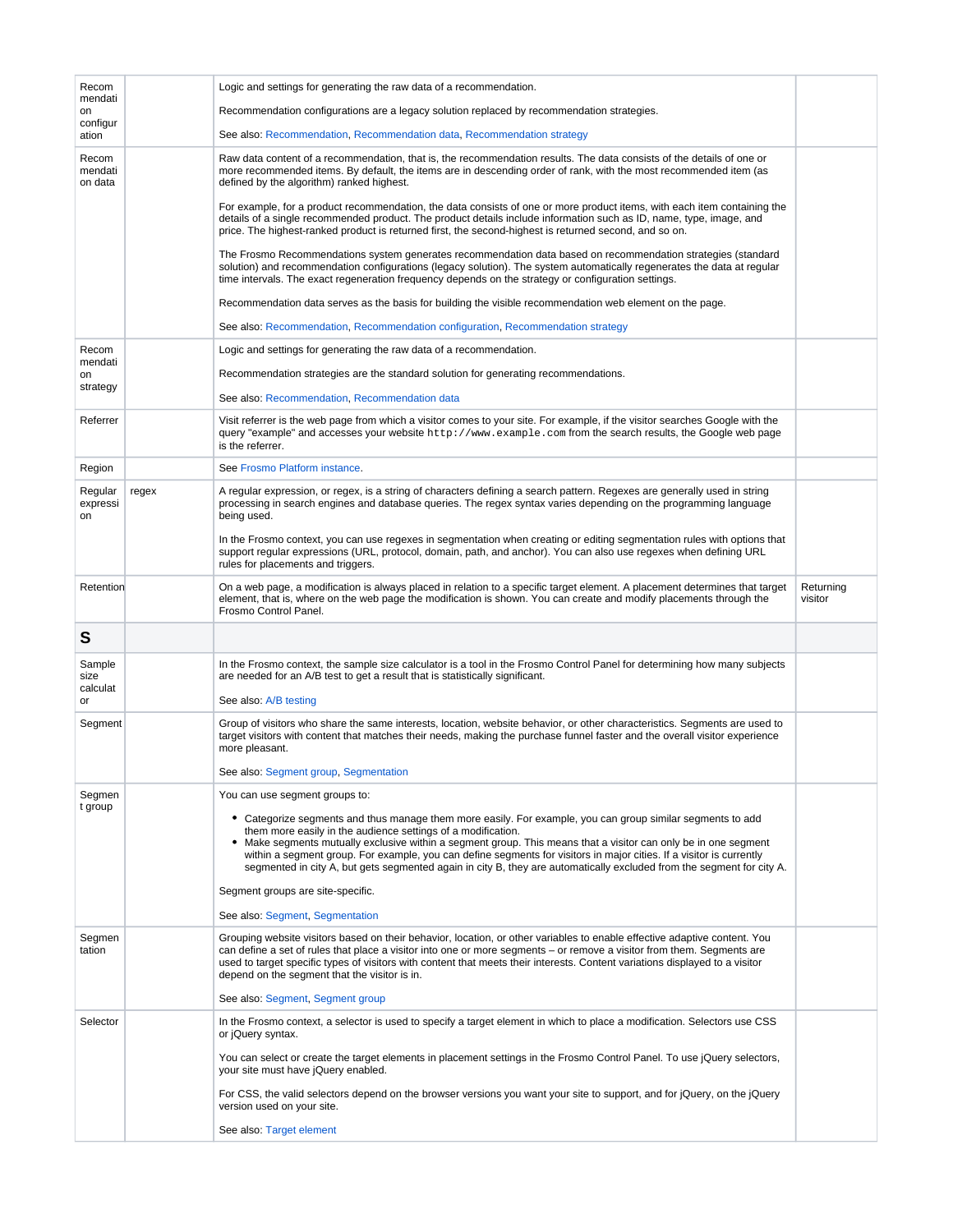<span id="page-10-6"></span><span id="page-10-5"></span><span id="page-10-4"></span><span id="page-10-3"></span><span id="page-10-2"></span><span id="page-10-1"></span><span id="page-10-0"></span>

| Session                             | Session is the period of time a visitor spends browsing your site. In technical terms, session is a sequence of HTTP<br>requests made by a single visitor during a continuous period of time. One session can include multiple page views,<br>events, and transactions. In the Frosmo Platform, a session expires when a visitor has been inactive for 30 minutes. If the<br>visitor continues browsing the site after this, the activity is logged in as a new session. |                               |
|-------------------------------------|--------------------------------------------------------------------------------------------------------------------------------------------------------------------------------------------------------------------------------------------------------------------------------------------------------------------------------------------------------------------------------------------------------------------------------------------------------------------------|-------------------------------|
| Session<br>source                   | Session source is the web page from which the visitor arrives to your site. It can also be direct traffic, which means that<br>the visitor didn't come from another website but, for example, through a bookmark or by typing the URL directly in their<br>browser.                                                                                                                                                                                                      |                               |
|                                     | You can define the session source(s) for a modification in the advanced modification settings to determine the visitors to<br>whom the modification is displayed. You can view the session sources for your site in the Frosmo Control Panel statistics.<br>The session source is defined on domain level. You can only define the session source for basic modifications.                                                                                               |                               |
|                                     | See also: Visit referrer                                                                                                                                                                                                                                                                                                                                                                                                                                                 |                               |
| Session<br>storage                  | Session storage is used to store data in the visitor's browser for the active tab and the duration of the current browsing<br>session. When the visitor closes the active browser tab or window, the data is removed.                                                                                                                                                                                                                                                    |                               |
|                                     | See also: Local storage, Session                                                                                                                                                                                                                                                                                                                                                                                                                                         |                               |
| Shared<br>context                   | Shared context is a cross-origin local storage implemented using an inline frame (iframe). It allows storing visitor data<br>across protocols and domains without having to send it to the back end, which in turn allows the data to be stored only<br>once and the visitor to be treated as a single user within the service.                                                                                                                                          | Multiple<br>domain<br>support |
|                                     | A common example of the shared context is a site that uses both HTTP and HTTPS to deliver a service. This requires<br>data to be shared between two origins. Using a shared context allows the origins to be treated as one and the same.                                                                                                                                                                                                                                |                               |
|                                     | You can enable shared context for your site in the Frosmo Control Panel site settings when you create a new site.                                                                                                                                                                                                                                                                                                                                                        |                               |
|                                     | See also: Origin                                                                                                                                                                                                                                                                                                                                                                                                                                                         |                               |
| Site                                | In the Frosmo Platform, a site represents an actual website of a company. Each site has its own custom script that<br>contains the Frosmo-specific configurations and custom code for the website. Each site also has its own dedicated set of<br>data and statistics tracked by the Frosmo Platform on the website.                                                                                                                                                     | Website                       |
|                                     | A site typically corresponds to a single domain or subdomain, such as company.com or shop.company.com, but you<br>can also manage multiple domains and subdomains with just one site. You can create multiple sites for a company. A site<br>always belongs to a single company.                                                                                                                                                                                         |                               |
|                                     | By default, the Frosmo Platform does not enforce the same-origin policy (which only allows scripts that have the same<br>origin as a site to access data on that site).                                                                                                                                                                                                                                                                                                  |                               |
|                                     | See also: Company, Origin                                                                                                                                                                                                                                                                                                                                                                                                                                                |                               |
| Sizzle<br>selector<br>module        | Sizzle is a JavaScript CSS selector engine that supports CSS3 and jQuery selectors as well as other types of selectors<br>and pseudo-selectors. Using Sizzle allows you to select elements on a web page based on their CSS syntax.                                                                                                                                                                                                                                      |                               |
|                                     | You can enable Sizzle for your site in the Frosmo Control Panel company settings.                                                                                                                                                                                                                                                                                                                                                                                        |                               |
| State                               | Custom action that you can use to control whether the modification is shown to a visitor. For example, you can define that<br>the modification is only shown to visitors that are logged in, or visitors using a specific language version of the site.                                                                                                                                                                                                                  |                               |
|                                     | You can define a state for a modification in the advanced modification settings.                                                                                                                                                                                                                                                                                                                                                                                         |                               |
| Statistic<br>al<br>significa<br>nce | When testing UI modifications, you want to be sure that you get valid results from your tests. Statistical significance<br>calculator is a tool for determining how many visitors you need (at the least) to reach statistical significance in an A/B test.<br>The calculator calculates whether the difference in the values for a particular metric (click-through rate or conversion rate)<br>for different variations is statistically significant.                  | Sample size<br>calculator     |
| calculat<br>or                      | You can calculate the statistical significance of your tests in the Frosmo Control Panel, modification analytics.                                                                                                                                                                                                                                                                                                                                                        |                               |
| Super-                              | Affinity.                                                                                                                                                                                                                                                                                                                                                                                                                                                                |                               |
| Affinity                            | While this feature is officially known as "Super-Affinity", the documentation talks about "affinity" for simplicity.                                                                                                                                                                                                                                                                                                                                                     |                               |
|                                     | See also: Affinity                                                                                                                                                                                                                                                                                                                                                                                                                                                       |                               |
| Т                                   |                                                                                                                                                                                                                                                                                                                                                                                                                                                                          |                               |
| Tag<br>manager                      | A tag manager is a container for controlling the deployment of all other (mostly third-party) tags through a web interface.<br>When using a tag manager, you place a single JavaScript tag (the tag manager's master tag) on every page of your<br>website, and manage running all other scripts through that master tag.                                                                                                                                                |                               |
|                                     | You can use the Frosmo Platform as a tag manager to control the other JavaScript tags on your site.                                                                                                                                                                                                                                                                                                                                                                      |                               |
| Target<br>element                   | A modification is always placed on a web page in relation to a specific target element. The target element can be basically<br>any HTML element or CSS selector. If your site has jQuery enabled, you can also use jQuery selectors.                                                                                                                                                                                                                                     |                               |
|                                     | See also: Selector                                                                                                                                                                                                                                                                                                                                                                                                                                                       |                               |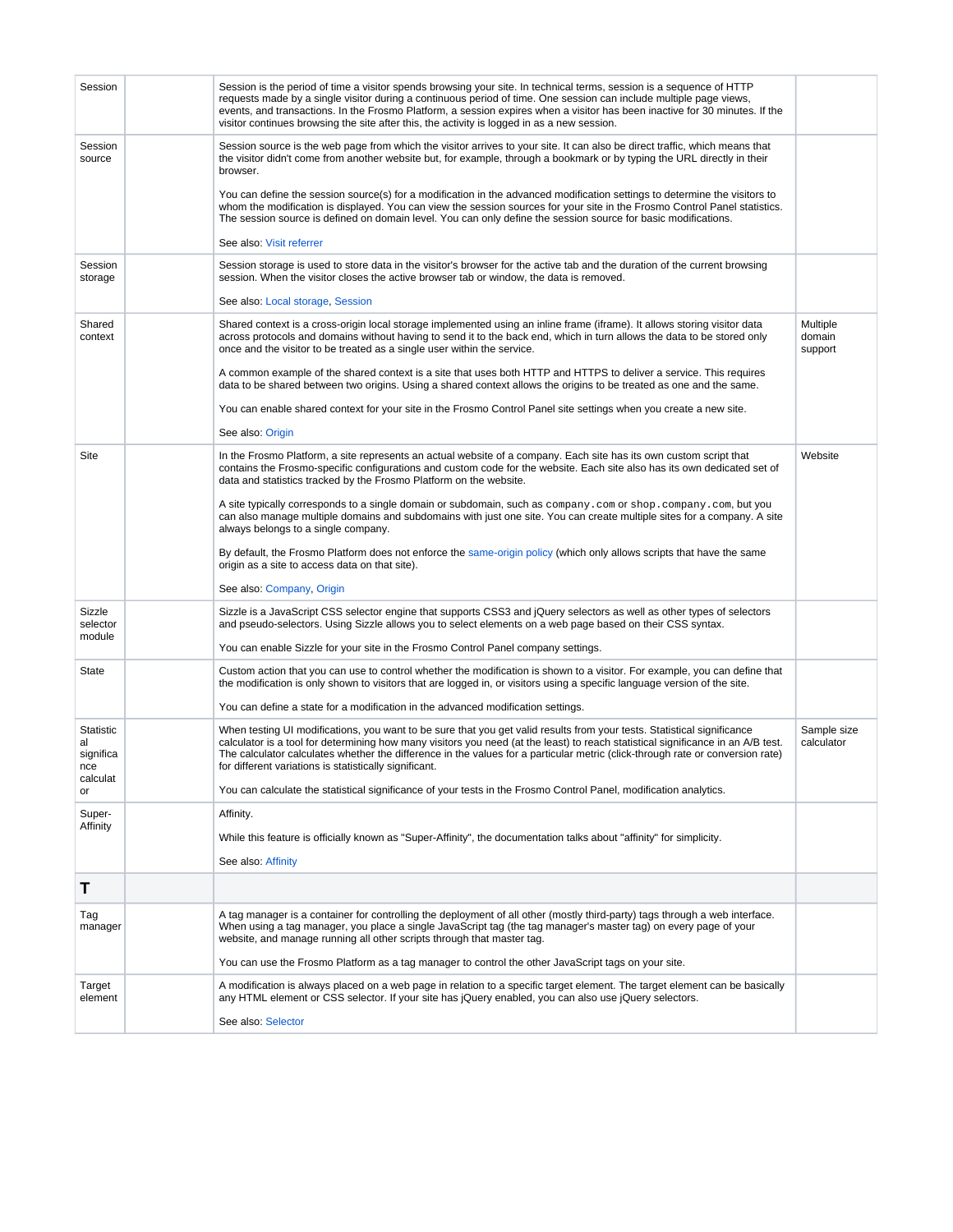<span id="page-11-7"></span><span id="page-11-6"></span><span id="page-11-5"></span><span id="page-11-4"></span><span id="page-11-3"></span><span id="page-11-2"></span><span id="page-11-1"></span><span id="page-11-0"></span>

| Template                    | A template allows you to define web content once and then reuse that content across multiple modifications on your site.<br>The content defined in a template can be any combination of HTML, CSS, and JavaScript. Template content can also<br>include placeholder elements, which get replaced with specific values in individual modifications that use the template.<br>When you create a template, you define two key components that together specify how the template works:<br>• Content. This is the HTML, CSS, and JavaScript that make up the template content and define what gets rendered<br>on the page.<br>• Content options schema. This is a JSON schema that describes the content options for the template. |             |
|-----------------------------|---------------------------------------------------------------------------------------------------------------------------------------------------------------------------------------------------------------------------------------------------------------------------------------------------------------------------------------------------------------------------------------------------------------------------------------------------------------------------------------------------------------------------------------------------------------------------------------------------------------------------------------------------------------------------------------------------------------------------------|-------------|
|                             |                                                                                                                                                                                                                                                                                                                                                                                                                                                                                                                                                                                                                                                                                                                                 |             |
| Test<br>mode                | Test mode allows you to show modifications only to certain visitors for testing purposes. To use test mode, you must<br>enable it for modifications in the Frosmo Control Panel and then activate test mode in the browser.<br>See also: Workspace                                                                                                                                                                                                                                                                                                                                                                                                                                                                              |             |
| Trackin<br>g<br>variation   | A tracking variation is used to track the original content of a web page or site to compare it against other modification<br>variations. You can use tracking variations instead of the comparison group when you want to show the original content to<br>more than 10% of visitors.                                                                                                                                                                                                                                                                                                                                                                                                                                            |             |
| Transac<br>tion             | A transaction is the simultaneous purchase of one or more products. The Frosmo Platform registers each transaction,<br>irrespective of the number of products purchased, as a single conversion.<br>See also: Conversion, Product                                                                                                                                                                                                                                                                                                                                                                                                                                                                                               |             |
| Transac<br>tion<br>data     | Product purchase information collected from a site through transaction tracking. In the Frosmo Platform, the data for a<br>transaction includes a list of purchased products and optionally a transaction ID and the total purchase value of the<br>transaction. You can use transaction data to, for example, create product recommendations.<br>See also: Data layer                                                                                                                                                                                                                                                                                                                                                          |             |
| Transac<br>tion<br>tracking | Transaction tracking is the automatic process of monitoring visitors for actions that qualify as transactions and sending the<br>data about those actions (transaction data) to the Frosmo back end. Transaction tracking also involves counting<br>transactions as conversions and attributing those conversions to modifications, which the Frosmo Platform does<br>automatically when it receives transaction data from a site.                                                                                                                                                                                                                                                                                              |             |
|                             | Transaction tracking allows you to monitor the revenue generated by your site and measure Frosmo's impact on that<br>revenue. Transaction tracking is also a prerequisite for implementing features that rely on transaction data, such as<br>generating recommendations and segmenting visitors based on the products they have purchased, which in turn feed into<br>revenue generation.                                                                                                                                                                                                                                                                                                                                      |             |
|                             | See also: Transaction, Conversion, Conversion tracking, Data layer                                                                                                                                                                                                                                                                                                                                                                                                                                                                                                                                                                                                                                                              |             |
| Trigger                     | A trigger allows you to detect a particular event, such as a click, on a web page and take a predefined action based on<br>that event.                                                                                                                                                                                                                                                                                                                                                                                                                                                                                                                                                                                          |             |
|                             | You can use triggers in:                                                                                                                                                                                                                                                                                                                                                                                                                                                                                                                                                                                                                                                                                                        |             |
|                             | • Conversion definitions to track conversions<br>Placements to determine when to display a modification<br>• Segmentation by defining that a visitor is segmented when their actions fire a specific trigger                                                                                                                                                                                                                                                                                                                                                                                                                                                                                                                    |             |
|                             | A trigger consists of two parts: the evaluation point (the event on the web page that causes the Frosmo Platform to check<br>whether to fire the trigger) and the rule(s) for firing the trigger. You don't have to define any rules if you want the trigger to<br>be fired every time an event takes place.                                                                                                                                                                                                                                                                                                                                                                                                                    |             |
|                             | For example, you can configure a trigger to be fired when the Frosmo script is loaded (= evaluation point) if the current<br>page URL is www.frosmo.com (= rule). Or, you can determine a trigger to be fired every time a visitor click a specific<br>button (= evaluation point, no rules).                                                                                                                                                                                                                                                                                                                                                                                                                                   |             |
| True<br>display             | In the Frosmo context, a modification gets a true display when it has remained visible and stationary in the browser<br>viewport for at least 3 seconds. In addition, if the modification's width and height are both less than or equal to 300 pixels,<br>the modification must have been fully in the viewport. If the modification's width or height is greater than 300 pixels, at<br>least 75% of the modification must have been in the viewport.                                                                                                                                                                                                                                                                         |             |
|                             | See also: Display                                                                                                                                                                                                                                                                                                                                                                                                                                                                                                                                                                                                                                                                                                               |             |
| U                           |                                                                                                                                                                                                                                                                                                                                                                                                                                                                                                                                                                                                                                                                                                                                 |             |
| Unique<br>visitor           | Unique visitors are distinct individuals (or at least distinct Frosmo IDs stored in the browser's local storage) visiting a site<br>during a given period of time. A visitor can visit the site many times or open many simultaneous sessions during that<br>period. Tracking unique visitors helps you understand how visitors behave on your site.                                                                                                                                                                                                                                                                                                                                                                            | Unique user |
| <b>URL</b>                  | URL, or Uniform Resource Locator, is a reference specifying the location of a web resource and means to access that<br>resource.                                                                                                                                                                                                                                                                                                                                                                                                                                                                                                                                                                                                | Web address |
|                             | The URL of a web page contains several parts, the most important being protocol and domain.                                                                                                                                                                                                                                                                                                                                                                                                                                                                                                                                                                                                                                     |             |
|                             | See also: Domain, Path, Query string                                                                                                                                                                                                                                                                                                                                                                                                                                                                                                                                                                                                                                                                                            |             |
| URL<br>matcher              | URL matchers are used in the Frosmo Control Panel when working with placements and triggers. For placements, you<br>use URL matchers to determine the URL of the page on which a modification is displayed. For triggers, you use URL<br>matchers to determine the conditions for firing the trigger.                                                                                                                                                                                                                                                                                                                                                                                                                           |             |